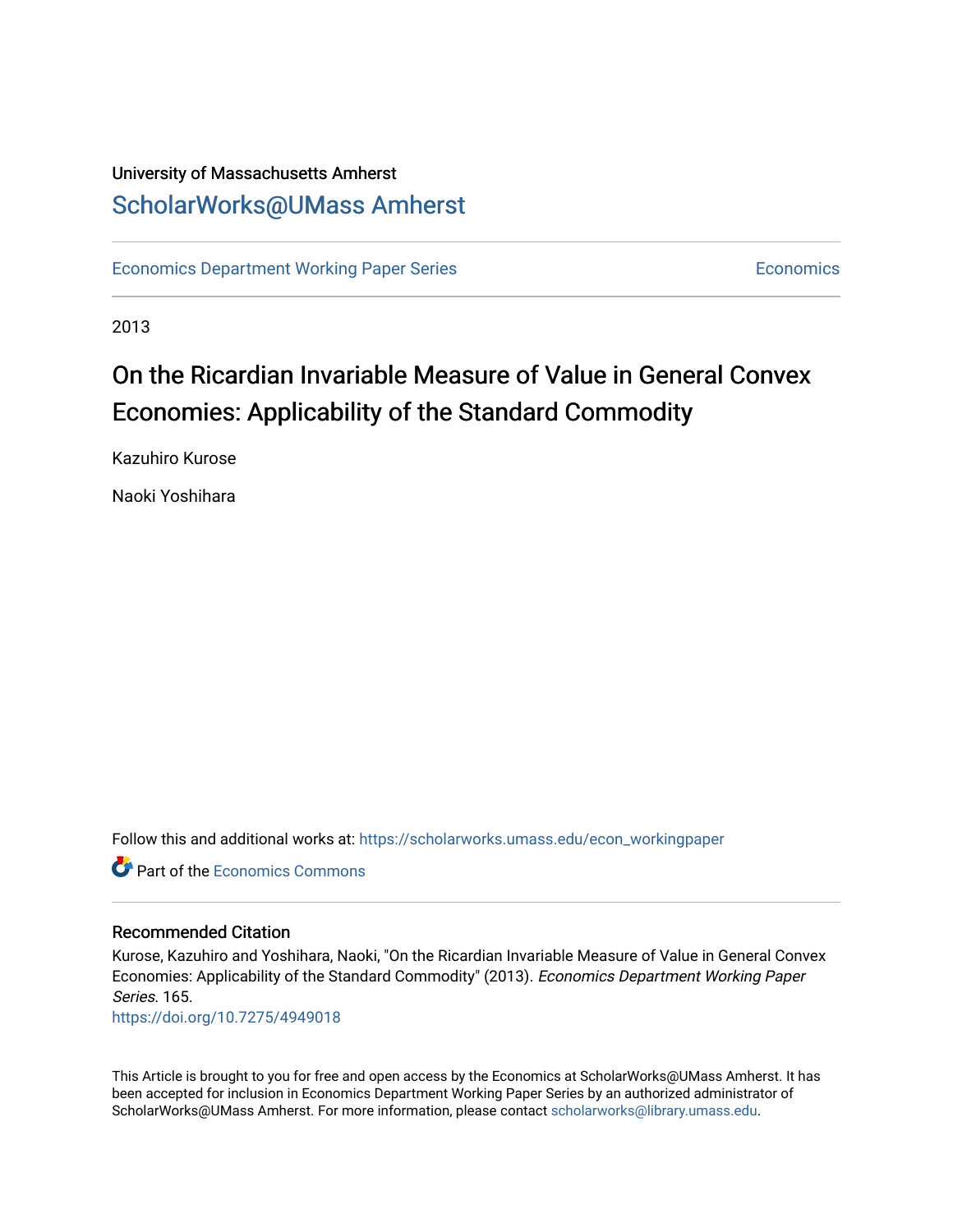# **DEPARTMENT OF ECONOMICS**

**Working Paper**

**On the Ricardian Invariable Measure of Value in General Convex Economies: Applicability of the Standard Commodity**

by

Kazuhiro Kurose and Naoki Yoshihara

Working Paper 2013-13



## **UNIVERSITY OF MASSACHUSETTS AMHERST**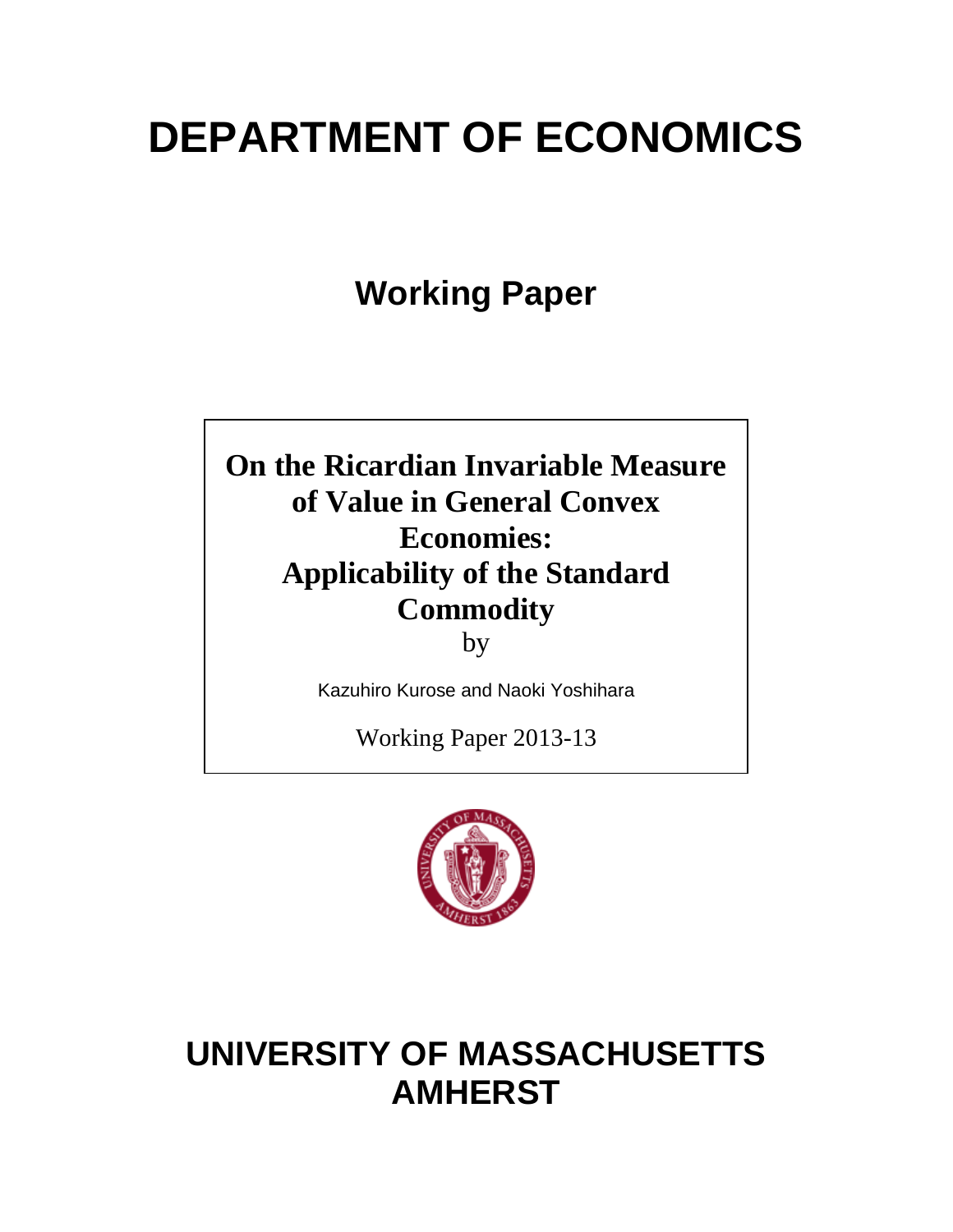#### On the Ricardian Invariable Measure of Value in General Convex Economies:

#### Applicability of the Standard Commodity

Kazuhiro Kurose<sup>†</sup>and Naoki Yoshihara<sup>‡</sup>

December 17, 2013

#### Abstract

The purpose of this paper is to examine the critical arguments made by Burmeister, Samuelson, and others, with respect to Sraffa (1960). Sraffa did not address these arguments, but they are relevant from the viewpoint of modern economic theories. In his arguments about the standard commodity, Sraffa assumed that a change in income distribution has no effect on the output level and choice of techniques. However, modern economic theories allow interdependence among changes in income distribution, output level, and choice of techniques. Therefore, it is interesting to consider the existence of an invariable measure of value and linearity of income distribution in a model where such interdependence is discussed. We assume general convex economies with non-increasing returns to scale. In this model, we obtain the conditions under which the existence of an invariable measure of value and the validity of the linearity of income distribution are assured.

Keywords: Ricardo's invariable measure of value, Sraffa's standard commodity, General convex economies, Linear relation of income distribution

JEL Classifications: B51, D30, D51

This paper was written when the Örst author was a visiting fellow of the Catholic University of Milan from 2012 to 2013. He wishes to express his gratitude to the university. An earlier version of this paper was presented at the 17th ESHET conference, the Japanese Society for Post Keynesian Economics, Japan Society of Political Economy, and a seminar in Milan. The authors thank all the participants, especially Enrico Bellino, Luigi Pasinetti, Neri Salvadori, Bertram Schefold, Paolo Varri, and Takashi Yagi, for their helpful comments and suggestions. The research is financially supported by the Nomura Foundation. The usual disclaimer applies.

<sup>&</sup>lt;sup>†</sup>Graduate School of Economics and Management, Tohoku University, Kawauchi 27–1, Aoba-ku, Sendai 980-8576, Japan. E-mail: kurose@econ.tohoku.ac.jp

<sup>&</sup>lt;sup>‡</sup>The Institute of Economic Research, Hitotsubashi University, Naka 2–1, Kunitachi, Tokyo 186-0004, Japan. E-mail: yoshihara@ier.hit-u.ac.jp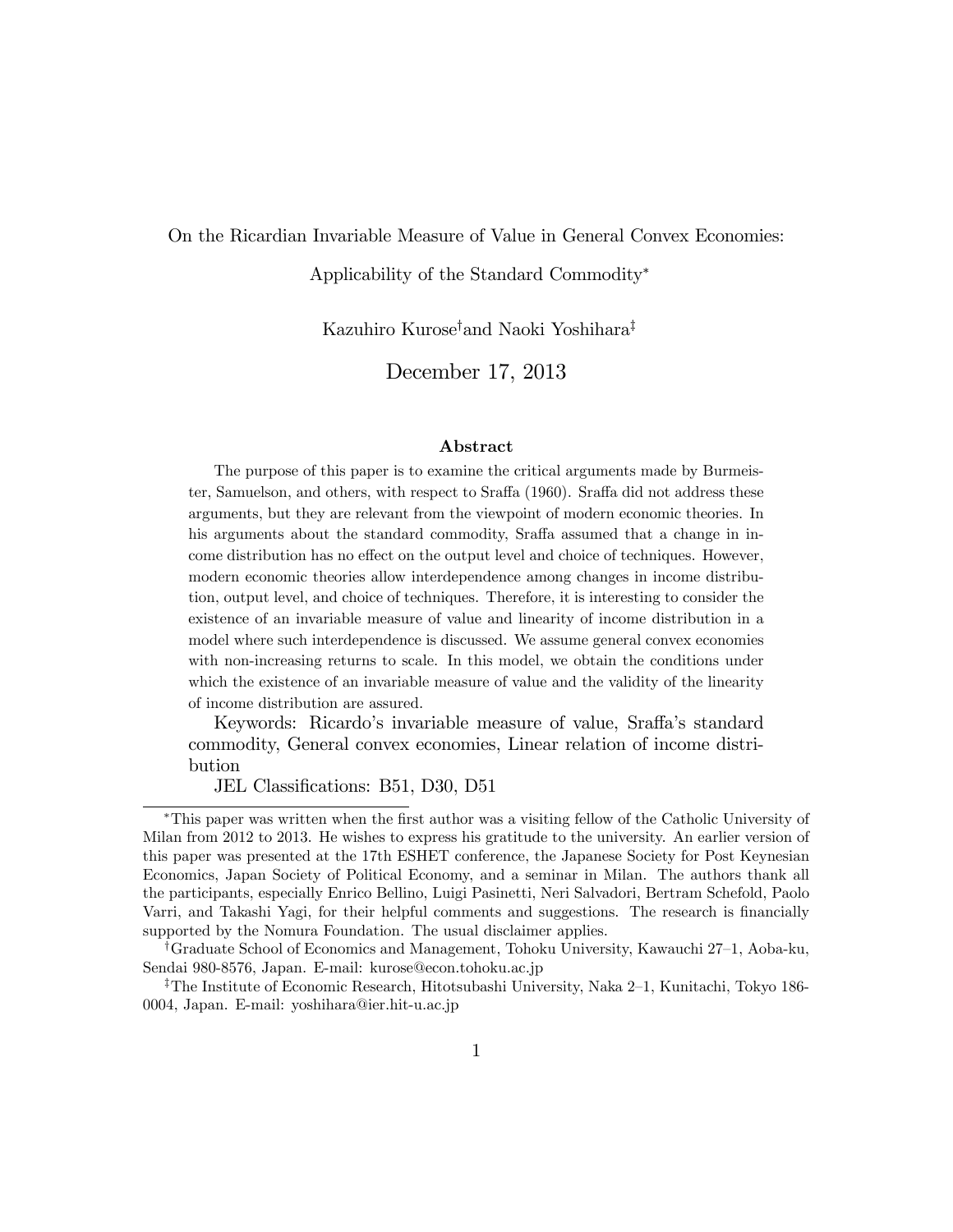## 1 Introduction

As is well known, in his later years, David Ricardo intensively searched for an invariable measure of value.<sup>1</sup> His struggle to find it is shown in his *Principles*, his papers entitled 'Absolute Value and Exchangeable Value', which were written in the last few weeks of his life (Ricardo, 1951D, pp.  $361-412$ ), and a set of his letters to Malthus, McCulloch, and others.

An invariable measure of value can be defined as a measure that is invariable with respect to changes in both income distribution and technique (Ricardo, 1951A, chap. 1). Without an invariable measure of value, we cannot in general distinguish between changes in the price of the numéraire and that of the commodity measured, when relative prices change. The advantage of the invariable measure of value, if it exists, is that we can distinguish between the variations which belong to the commodity itself and those which are occasioned by a variation in the medium by which values or prices are expressed (Ricardo, 1951A, p. 48). For Ricardo, the pursuit of the invariable measure of value is directly related to the completion of the embodied labour theory of value,<sup>2</sup> although the importance of the measure of value was not adequately understood by his contemporaries such as Malthus.<sup>3</sup>

Even though it is true that the embodied labour theory of value cannot generally hold when the rate of profit is positive, it does not mean that the invariable measure of value is no longer significant. The purpose of Ricardo's construction of the invariable measure of value is to build a solid foundation not only to measure such important variables as national income or national wealth precisely, but also to compare those variables intertemporally. Therefore, no one can deny the importance of the invariable measure of value even today.

In the  $20<sup>th</sup>$  century, Sraffa (1960) revived the concept of the invariable measure of

 $1$ Ricardo's concern about an invariable measure of value appeared as early as in his contributions to the 'bullionist' controversy. As a bullionist, he wrote some notes on the stability of the general price level during the Napoleonic wars, which are collected in Ricardo (1951C). He had already pointed out the need for an invariable measure of value, which would enable an intertemporal comparison of values, and argued that such a measure did not exist in reality; however, money could be regarded as an invariable measure of value at least as the first approximation (see especially Ricardo, 1951C, p. 65). However, his arguments at this stage were not rigorously based on the theory of value. See Kurz and Salvadori (1993) concerning the conceptual transition of Ricardoís invariable measure of value.

<sup>2</sup>Ricardo (1952C, p. 358) said, ëAs soon as we are in possession of the knowledge of the circumstances which determine the value of commodities, we are enabled to say what is necessary to give us an invariable measure of value.<sup>7</sup> See also Sraffa (1951) for the transition of Ricardo's theory of value in detail.

<sup>&</sup>lt;sup>3</sup>See Porta (1992) concerning debates on the measure of value between Ricardo and Malthus.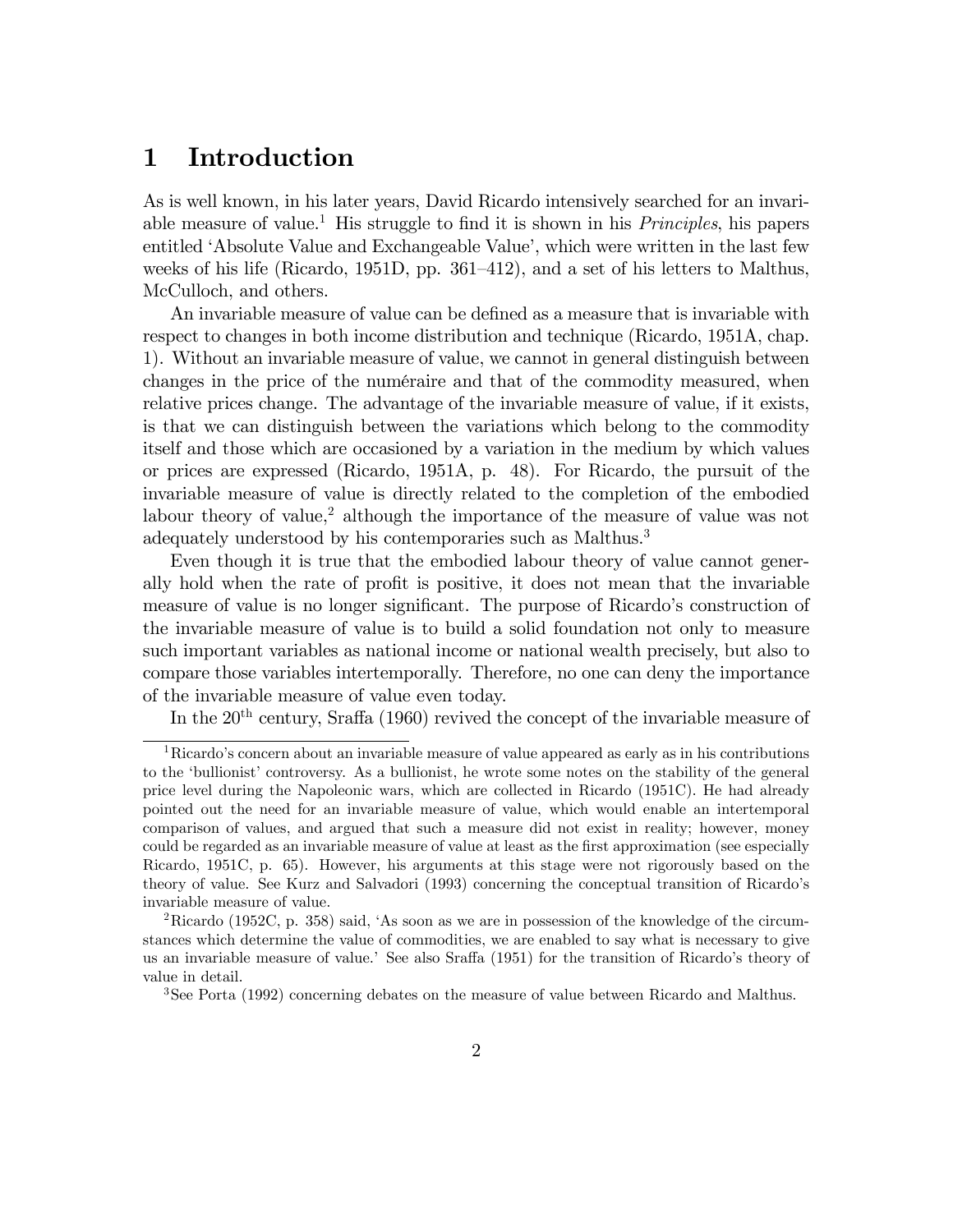value, which had fallen into oblivion since the so-called Marginal Revolution in the 1870s. Unlike Ricardo, he divided the problem of identifying an invariable measure of value into two parts: the Örst is to search for a measure of value that is invariable with respect to changes in technique, left aside the change in income distribution, and the other is to search for a measure of value that is invariable with respect to the change in income distribution, left aside the change in technique. Sraffa exclusively concentrated on the latter by constructing a special, composite commodity termed the *standard commodity*.<sup>4</sup> As we will see, he also demonstrated an interesting relationship with respect to income distribution if the standard commodity is adopted as the numéraire: the linear relationship of income distribution. Although many economists have paid great attention to the results obtained by Sraffa, it seems that they have not reached a consensus on evaluating Sraffa (1960). Some economists appreciate him, whereas others do not unconditionally admit the significance of the standard commodity and the linearity of income distribution. In particular, those who are critical of Sraffa  $(1960)$  regard the assumption of a fixed technique without constant returns to scale as being too restrictive, and thus, downgrade the relevance of Sraffa (1960). As we shall see, Burmeister (1968, 1975, 1977, 1980, 1984), Samuelson  $(2000, 2008)$ , Samuelson and Etula  $(2006)$ , and others claimed that Sraffa's analyses are irrelevant without the assumption of constant returns to scale.

We think that the views of Burmeister, Samuelson, and others are worth examining, because they point out relevant problems from the viewpoint of modern economic theory, which Sraffa had not addressed. As we will see, in his arguments about the standard commodity, Sraffa (1960) assumed that a change in income distribution has no effect on the output level and choice of techniques. Of course, such an assumption is just an analytical device to construct a model; it is plausible that the change in income distribution is related to changes in output level or choice of techniques in actual economies. In fact, almost all modern economic theories admit interdependence among changes in income distribution, output level, and choice of techniques, even though the logical consequences of such interdependence are different among theories. Even those who are favourable to Sraffa would not be able to deny this interdependence. Curiously enough, there is little literature on whether or not an invariable measure of value and linearity of income distribution can be obtained in

<sup>&</sup>lt;sup>4</sup>Pasinetti's *dynamic standard commodity* is one of the examples that pay attention to the former. According to Pasinetti  $(1981, p. 105, n. 13)$ , the economic system is, so to speak, 'frozen' at a given technique where Sraffa constructed the standard commodity whose value is invariant with respect to the change in income distribution; whereas the economic system is 'frozen' at a given income distribution where Pasinetti constructed the dynamic standard commodity which always requires the same quantity of 'augmented' labour through time. Therefore, we cannot analyse a change in income distribution by using the dynamic standard commodity.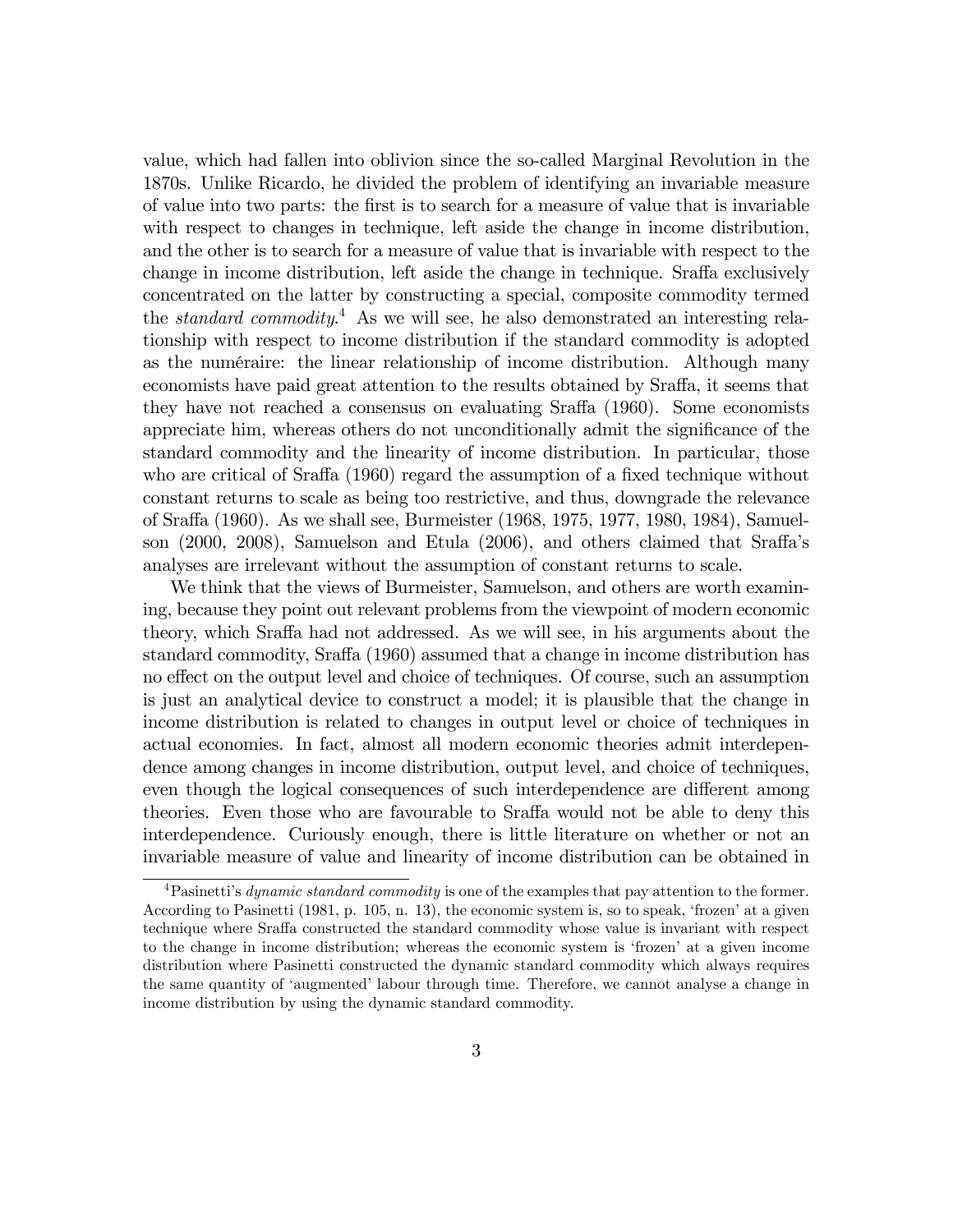models in which the above-mentioned interdependence is allowed.<sup>5</sup> Therefore, we attempt to examine their critical arguments with respect to Sraffa (1960). We assume general convex economies with non-increasing returns to scale and attempt to specify the conditions under which the invariable measure of value and linearity of income distribution can be obtained.

This paper is organised as follows: In Section 2, we present a brief review of the concept of Ricardo's invariable measure of value and Sraffa's standard commodity. Subsequently, we briefly review the history of the debates on the standard commodity and the linear relation of income distribution that Sraffa derived. In Section 3, we discuss a generalisation of the standard commodity to more general models than Sraffa's (1960). As a result, we obtain the conditions under which the invariable measure of value and linearity of income distribution are maintained even in a rigorous general convex economy. In Section 4, we present our concluding remarks.

## 2 The Invariable Measure of Value and Debates concerning Sraffa (1960)

In this section, we briefly review the concept of Ricardo's invariable measure of value and Sraffa's standard commodity. We also review the linear relation of income distribution, which is obtained in Sraffa  $(1960)$ , and the debates concerning the significance of the standard commodity and linearity of income distribution.

#### 2.1 Ricardo's invariable measure of value

A measure of value is indispensable for exchanging commodities efficiently. Ricardo asserted that the conditions necessary to make a measure of value perfect are that it should itself have a value, and that value should itself be invariable (Ricardo, 1951D, p. 361). Concerning the Örst condition, he clearly argued that the labour content embodied in such a commodity represents the exchange value of the commodity. The second condition, the invariance of the value of such a commodity, perplexed him throughout his life.

Why is it difficult to obtain an invariable measure of value? First, the technique to produce it must remain unchanged. In other words, a commodity eligible to become the invariable measure of value is one ëwhich now and at all times required

 $5$ One of the exceptions is Yagi (2012). Following Pasinetti (1981, 1993), he constructed a model in order to compare two different economic systems (called Period 1 economy and Period 2 economy). In addition, he investigated the invariable measure of value and linearity of income distribution.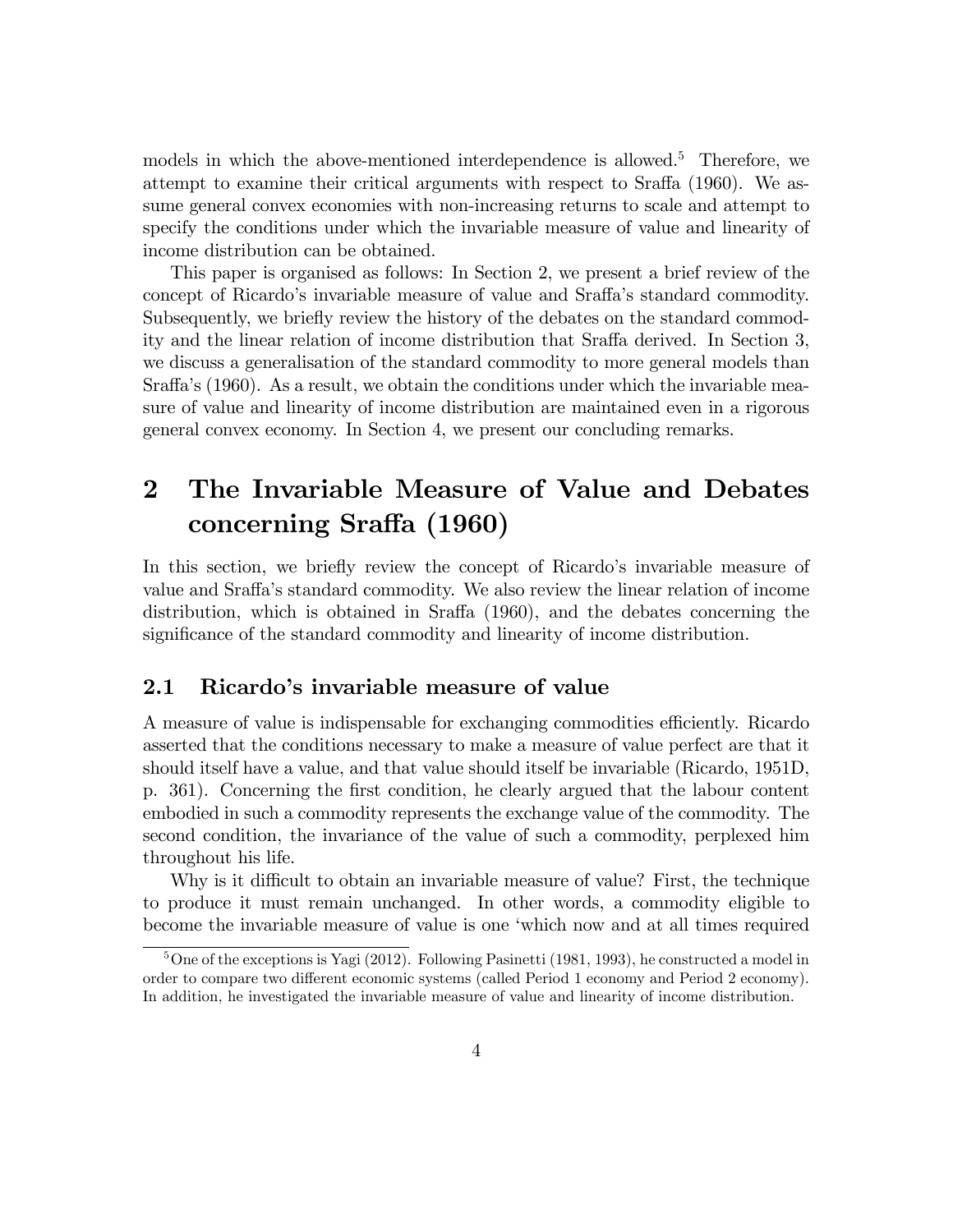precisely the same quantity of labour to produce it.' However, Ricardo realised, 'Of such a commodity we have no knowledge, and consequently are unable to fix on any standard of value' (Ricardo, 1951A, p. 17, n. 3). In fact, Ricardo regarded money (that is, gold and silver) as the invariable measure of value, but it is just ëas near as approximation to a standard measure of value as can be theoretically conceived' (Ricardo, 1951A, p.  $45$ ). The justification is based on his recognition that the techniques of production of gold and silver are subject to fewer variations (Ricardo, 1951A, p. 87).

With respect to the second condition, even though the technique to produce gold and silver is unchanged, gold and silver cannot be the invariable measure of value. This is because all industries have different proportions of capital and labour, different proportions of circulating and fixed capital, different degrees of durability of fixed capital, and different time-periods necessary to bring the commodity to market. In this situation, the change in the level of wage rates causes changes in relative prices. Furthermore, as already mentioned, we cannot precisely measure the change in prices of the commodities measured, because the prices of gold and silver themselves are subject to the relative variations. Therefore, the invariable measure of value never existed in reality. According to Ricardo (1951A, p. 45), however, the effect of a change in income distribution on relative prices is smaller than the effect of a change in technique. Therefore, Ricardo thought of the deviation of value from the embodied quantity of labour as sufficiently slight (Ricardo,  $1951B$ , p. 66), and thus, he was reluctantly content to say that money can be regarded as the invariable measure of value at the first approximation.

#### 2.2 Sraffa's standard commodity and income distribution

Sraffa (1960) revived the concern about the invariable measure of value, which in turn led to intensive and comprehensive controversies about capital and income distribution. $6$  As already mentioned, Ricardo had defined the conditions that the invariable measure of value should satisfy: the invariance of the measure of value with respect to changes in both income distribution and technique. Ricardo was perplexed by the conditions, because he attempted to solve the two simultaneously. In contrast, Sraffa concetnrated on finding a measure of value that is invariable with respect to a change in income distribution, left aside the chnage in techniques. Furthermore, it is Sraffa's breakthrough idea to find a special, composite commodity, termed the standard commodity, which plays the role of the invariable measure of value; whereas Ricardo attempted to find a single commodity that plays the role.

 ${}^{6}$ See, for example, Harcourt (1972) for more detail on these controversies.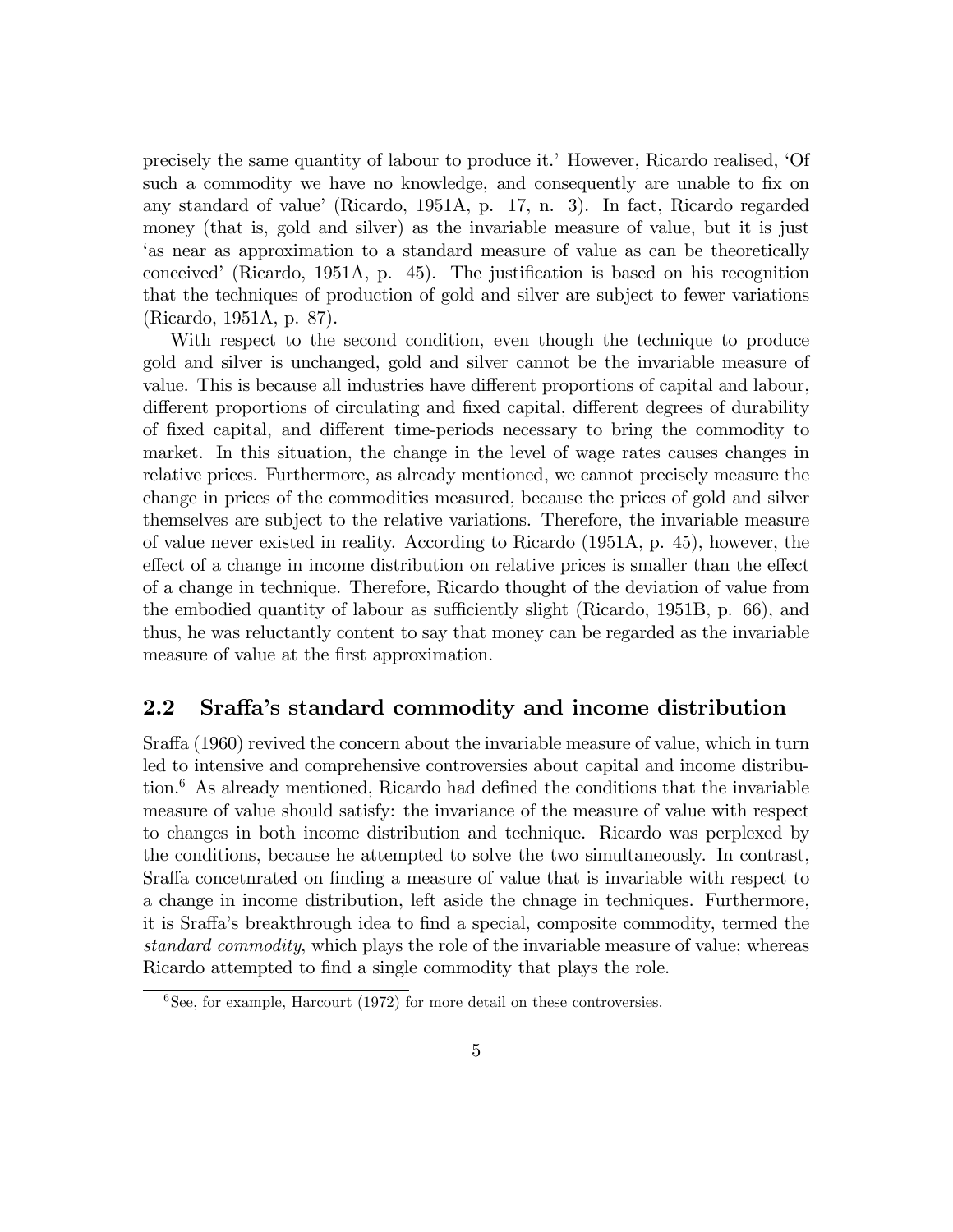Let us briefly review the concept of the standard commodity in a single production system. The price system is defined as follows:

$$
\mathbf{p} = (1 + \pi) \mathbf{p} \mathbf{A} + w \mathbf{L},\tag{1}
$$

where  $\bf{p}, L$ , and  $\bf{A}$  denote the price vector, the labour coefficient vector, and the input coefficient matrix, respectively. For the sake of simplicity,  $\bf{A}$  is assumed to be an indecomposable and productive matrix.  $\pi$  and w denote the rate of profit and the wage rate, respectively. In order to escape from the impasse that Ricardo faced, Sraffa attempted to find an (imaginary) industry that has a value-ratio of the net product to means of production such that the increase in profit is exactly offset by the decrease in wage when the wage rate is reduced. The value-ratio can be obtained by solving the following system:

$$
(1+\Pi) \mathbf{Aq} = \mathbf{q},
$$
  

$$
\mathbf{Lq} = 1,
$$

where **q** is the vector denoting the output level of the industry that has the valueratio. Since we assume the indecomposability of  $A$ , the above system of equations has the solution of  $\Pi^* > 0$  and  $\mathbf{q}^* > 0$  from the Perron-Frobenius theorem.<sup>7</sup> The above system of equations is called the standard system.  $\Pi^*$  is the value-ratio termed the standard ratio, which is related to the Frobenius root  $\lambda_A$  as  $\lambda_A = \frac{1}{1+\Pi^*}$ . Furthermore, q is the corresponding eigenvector, termed the standard commodity. By substituting the solution into the system, we obtain:

$$
(1 + \Pi^*) \mathbf{A} \mathbf{q}^* = \mathbf{q}^*, \tag{2}
$$

$$
Lq^* = 1. \t\t(3)
$$

From formula (2), we obtain:

$$
\frac{\mathbf{p}\left[\mathbf{I} - \mathbf{A}\right]\mathbf{q}^*}{\mathbf{p}\mathbf{A}\mathbf{q}^*} = \Pi^*,\tag{4}
$$

where  $\bf{I}$  denotes the identity matrix. Formula (4) means that the ratio of the net product to means of production, measured by the standard commodity, is always constant, irrespective of price variations. Therefore,  $\Pi^*$  is a real ratio that is independent of prices. Sraffa defined the standard net product and chose it as the numÈraire as follows:

 $7$ See Pasinetti (1977, pp. 95–7) in detail.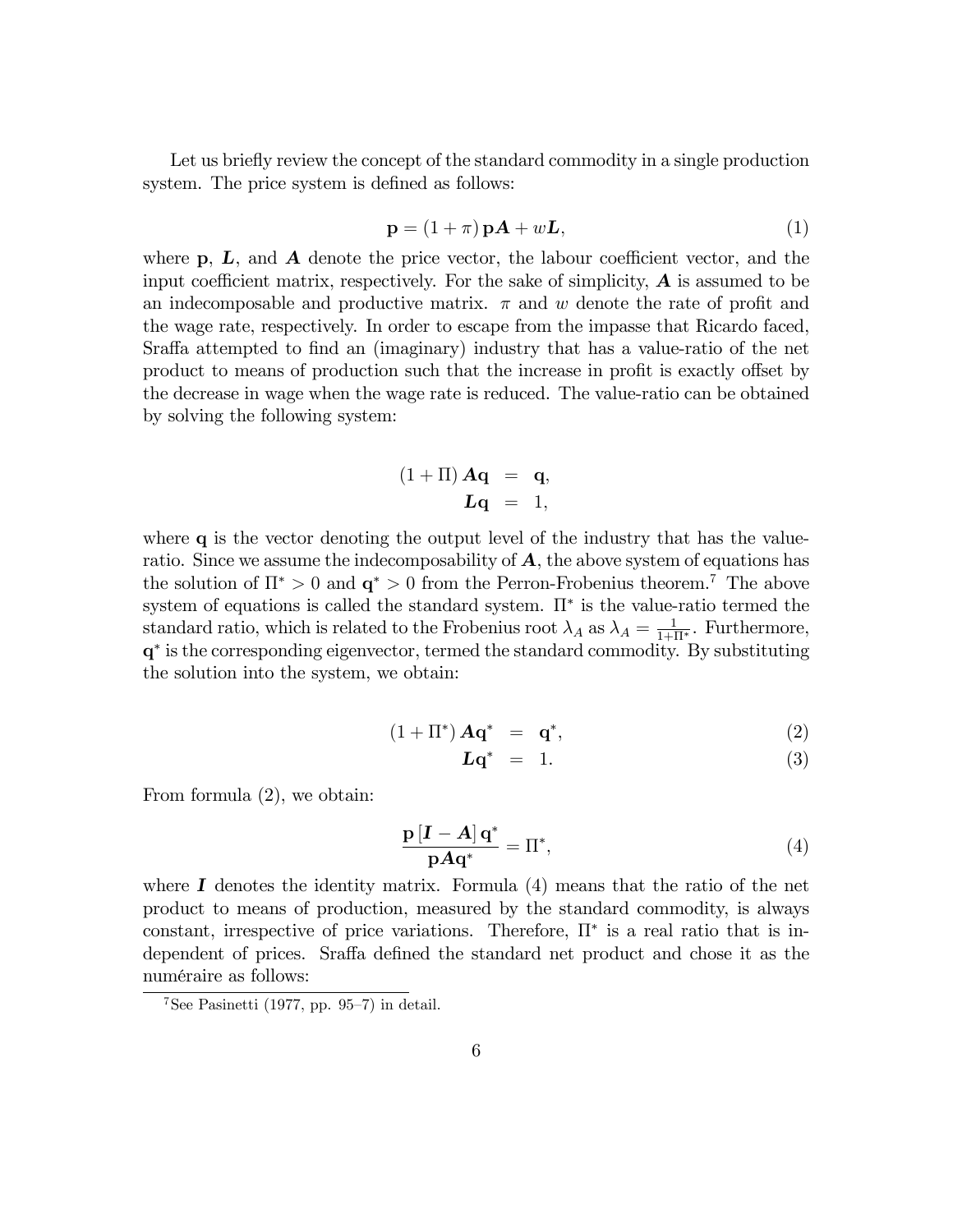$$
\mathbf{p}\left[\mathbf{I}-\mathbf{A}\right]\mathbf{q}^* = 1. \tag{5}
$$

It is definitely true that the price of *any* numéraire is invariant by definition. But the standard commodity is a special numéraire in that the cause of price change as a result of the change in income distribution is absent in the industry producing the standard commodity. It is only when the numéraire is the standard commodity that the absence of the price change caused by the change in income distribution in the industry producing the numéraire is assured, as Bellino  $(2004)$  and Baldone  $(2006)$ emphasised. Therefore, the standard commodity is eligible to become the invariable measure of value under the assumption of fixed technique.<sup>8</sup>

Note that the standard commodity  $q^*$  does not need to be actually produced; it is a "purely auxiliary construction" (Sraffa, 1960, p. 31). Sraffa (1960, p. 26) said that any actual economic system can always be transformed into the standard system. The ratio that keeps the net product to means of production constant irrespective of prices is always, so to speak, 'hidden' within any actual economic system. In Sraffa's model, nothing except income distribution ever changes; the technique in use, output level, and proportion of means of production to labour are all fixed. Therefore, no assumption on returns to scale needs to be made here, as Sraffa  $(1960, p. v)$  himself said. Under such assumptions, he exclusively analysed the change in relative prices caused by the change in income distribution. Owing to formulae (4) and (5), there is no need for a variation in the price of  $q^*$  to restore the surplus or deficit in the (imaginary) industry which produces the commodity, when the wage rate is reduced. Therefore, the variation in relative prices caused by a change in income distribution is solely attributed to the variation in prices measured on the basis of the invariance property of the numéraire defined by the standard commodity.

The advantage of adopting the standard commodity as the numéraire is not only

<sup>8</sup>According to Schefold (1986, 1989), the watershed condition and the recurrence condition must hold in order for the standard commodity to serve as the invariable measure of value. The former means that the industry producing the standard commodity must adopt that proportion of means of production to labour in which there is no need to change its price when income distribution changes, because the industry neither earns a surplus nor incurs a deficit. The latter condition means that the proportion 'recurs in all the successive layers of the industry's aggregate means of production without limit' (Sraffa, 1960, p.16). In other words, the conditions imply that not only the industry producing the standard commodity, but also all the industries that produce the means of production necessary for the production of the standard commodity, must adopt the 'watershed' proportion of means of production to labour. The industry producing  $q^*$  obviously satisfies both conditions. As is easily shown, the proportion is  $\frac{1}{\Pi^*}$ . In fact, only the watershed condition is sufficient for the existence of the standard commodity, insofar as the proof is based on the Perron-Frobenius theorem.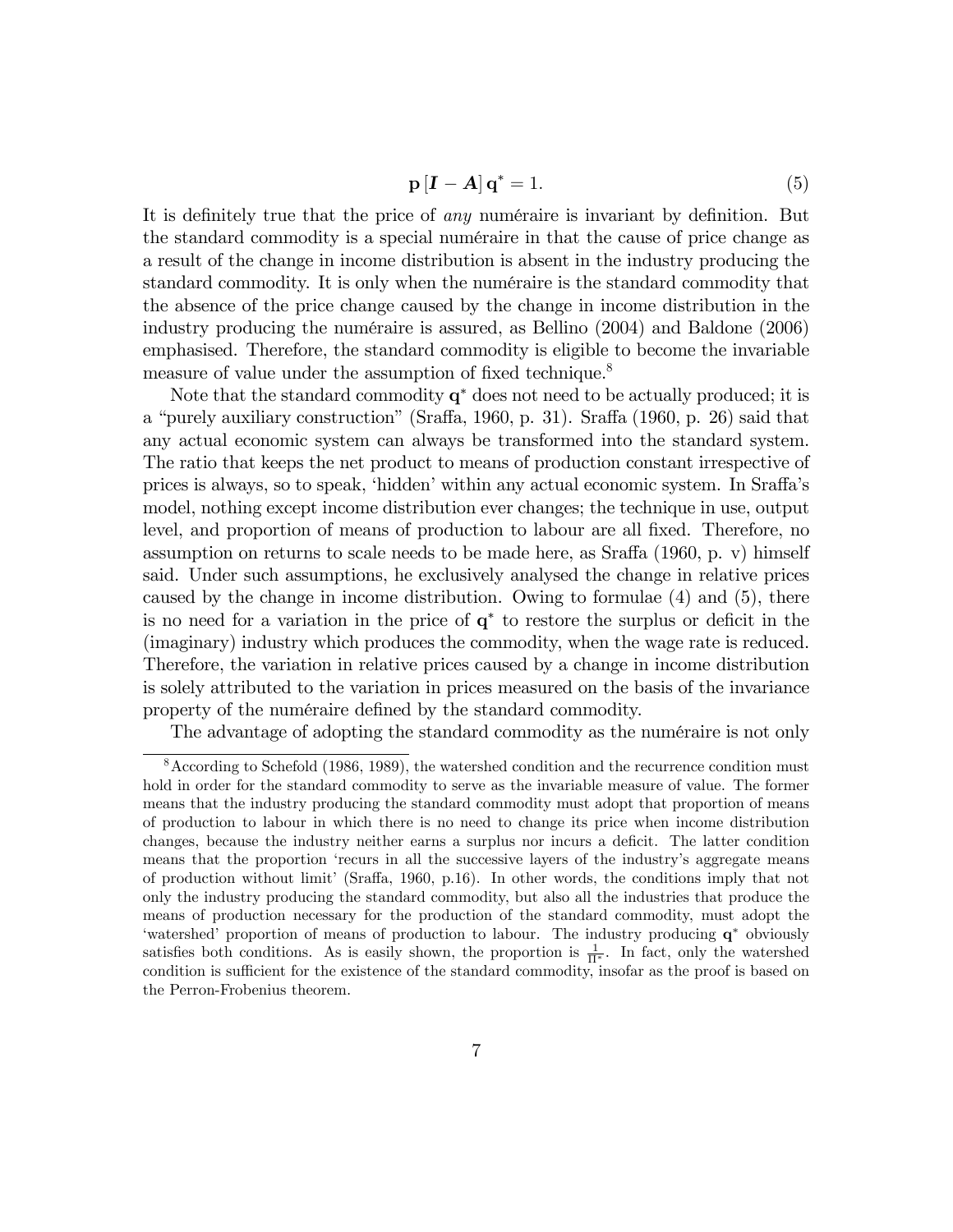that it plays the role of the invariable measure of value, but also that it shows us the useful relation of income distribution. From (1) and (5), we obtain:

$$
\pi = \Pi^* \left( 1 - w \right). \tag{6}
$$

Here,  $w$  denotes the wage rate or the wage share in terms of the standard commodity, whereas  $\pi$  is the actual rate of profit. The distributional relation is expressed by the straight line in the case where the 'organic composition' of capital is not equal in all industries, if and only if the standard commodity is adopted as the numéraire. The important implication of function  $(6)$  is that the rate of profit can be obtained without knowing prices, once we know the wage in terms of the standard commodity. In other words, the standard commodity enables us to deal with income distribution independently of prices. As Pasinetti (2006, p. 154) pointed out, the relevance of function (6) does not lie in its linearity, but in the fact that it is independent of prices.

We can conclude that Sraffa resolved the problem that Ricardo could not, but the resolution was *partial*, because Sraffa did not consider another problem. This is the problem of the measure of value invariable with respect to the change in technique.

#### 2.3 After Sraffa (1960)

There have been many reactions to Sraffa  $(1960)$  since its publication and some debates on the results that Sraffa derived. The debates focused not only on the invariable measure of value, but also on the usefulness of the standard commodity and the distributional relation given by function  $(6)$ . Some arguments appreciate Sraffa's achievements, especially his contribution of constructing the standard commodity as the invariable measure of value (for example, Roncaglia, 1978). Other arguments are critical of Sraffa  $(1960)$ . First, some economists argued that the standard commodity does not play the role of the Ricardian invariable measure of value. Those arguments pointed out the flaw in Sraffa's analysis. Flaschel (1986) is a typical example. The second critical argument was that the standard commodity and the distributional relation shown by function (6) are so restrictive that they are not too helpful for relevant analyses. Those arguments were mainly raised by neoclassical economists, who were interested in variations in output and proportions of means of production.

Let us examine Flaschel (1986) first. According to him, there is a specific and complete solution to the problem of determining the conditions for the invariable measure of value, but Sraffa's standard commodity does not fulfil those conditions. It seems to us that his definition of invariance is different from those of Ricardo and Sraffa. He defined that given  $e - Ae$  as the numéraire, where e is a vector, all the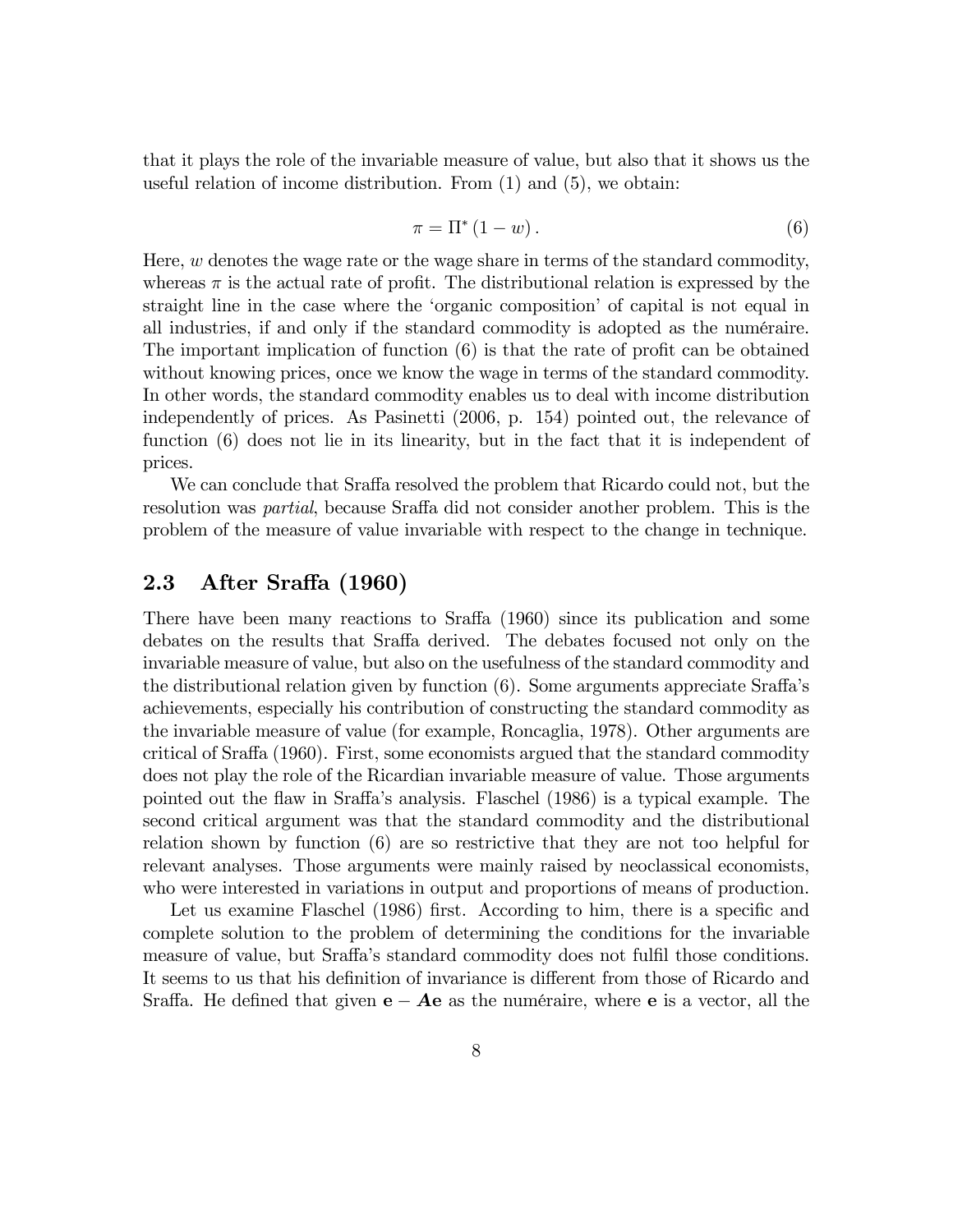elements of which are units, an arbitrary composite commodity b has the invariance property if and only if  $pb = 1$  holds for any non-negative and non-zero p, with  $p[I - A]$  e  $\equiv$  1 (Flaschel, 1986, pp. 597–8).<sup>9</sup> Certainly Sraffa (1960, p.11) adopted  $[I - A]$  e as the numéraire, but the numéraire adopted in the context is irrelevant to the issue of the invariable measure of value, and his arguments on the standard commodity have nothing to do with the numéraire of  $[I - A]$  e. Flaschel's critique of the standard commodity, therefore, seems pointless.  $^{\rm 10}$ 

As for the second argument critical of Sraffa, the typical and early example is Burmeister  $(1968)$ , in which the results obtained by Sraffa  $(1960)$  were rigorously formulated. The conclusions he derived are summarised as follows:

1) It is dubious what economic significance can be attached to the standard commodity.

2) The linearity of the distributional relation does not hold if wages are paid at the beginning of the production period rather than at the end.

3) Without the assumption of constant returns to scale and a fixed coefficients matrix, Sraffa's analysis is meaningless if the quantity produced by an arbitrary industry changes.

After Burmeister (1968), he published a set of papers related to Sraffa's analysis and repeated conclusions similar to those above (Burmeister, 1975, 1977, 1980, 1984). However, his conclusions show that he misunderstood some aspects of Sraffa (1960).

The first conclusion made by him is a serious misunderstanding. Burmeister regarded the standard commodity as the actual consumption basket by which the real wage rate w in function (6) is measured.<sup>11</sup> Therefore, he argued that the standard commodity has no economic significance; 'Sraffa's weights used to construct his basket of goods are seen to be determined completely from the technology without regard for consumption preferencesí (Burmeister, 1984, p. 509). However, the adoption of the standard commodity as the numéraire does not imply that people

<sup>&</sup>lt;sup>9</sup>In Flaschel (1986, p. 597), it is explicitly written as 'the problem of invariance cannot be described unless a measure of value has already been assumed. This fact is implicitly taken into account by Sraffa ([1960], Ch. 3) in his assumption  $p(e - Ae) \equiv 1$ .  $\cdots$  the search for (conditions for) a "measure of value" relative to an already given measure of value! But what can be expected from the solution of such a problem?

<sup>&</sup>lt;sup>10</sup>Concerning Flaschel's  $(1986)$  critique, see also Baldone  $(2006)$  and Bellino  $(2004)$ , in which the conditions for the invariable measure of value in Ricardo's and Sraffa's sense are adequately formulated.

<sup>&</sup>lt;sup>11</sup>Samuelson (2008) also blundered into the same misinterpretation as Burmeister. Moreover, Samuelson (1990A, 1990B) mistakenly related the standard commodity to the amelioration of the fault of the labour theory of value. However, the amelioration is not Sraffa's intention, as the neo-Ricardian comments by Eatwell (1990), Garegnani (1990) and Schefold (1990) argued.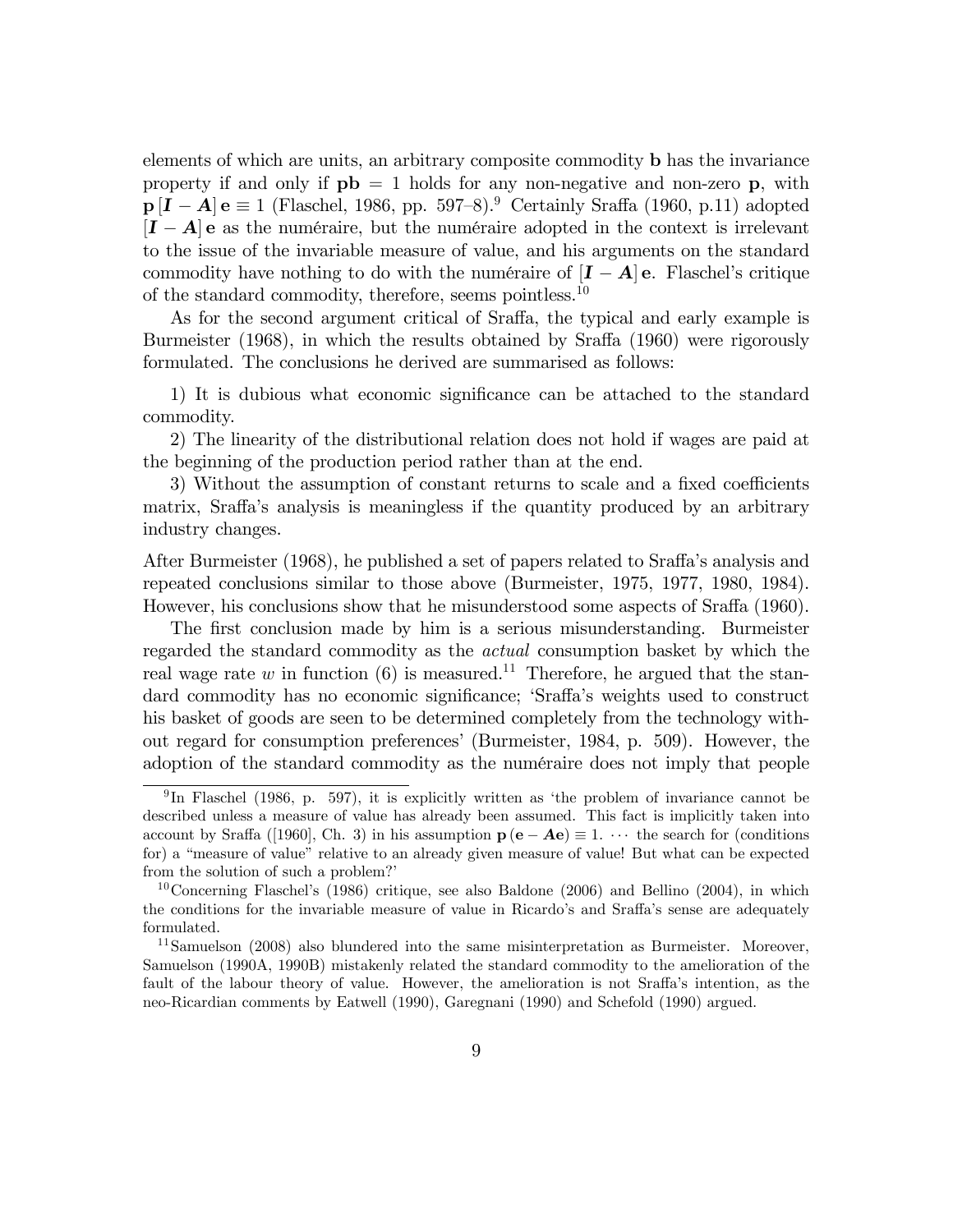must actually consume each commodity in the same proportion as that given by the standard commodity.<sup>12</sup> Moreover, it does not imply that each commodity is actually produced in the same proportion as that given by the standard commodity (see Kurz and Salvadori, 1987, pp.  $876-7$ ).

The second conclusion is obviously correct. Using the same notations as before, the distributional relation in this case is expressed as follows:

$$
\pi = \frac{\Pi^*}{1 + \Pi^* w} (1 - w)^{13} \tag{7}
$$

Although it is a hyperbolic function, the basic property obtained when the standard commodity is chosen as the numéraire is still intact: the distributional relation shown by function (7) is entirely independent of prices.

The third conclusion is controversial. Samuelson (2000) and Samuelson and Etula (2006) also argued that constant returns to scale is an indispensable assumption in order to retain the significance of Sraffa's analysis. Samuelson  $(2000, p. 123)$  stated that 'if a Sraffian denies constant returns to scale, the one-hundred-page 1960 classic evaporates into a few paragraphs of vapid chit-chat.<sup>†</sup> Against these arguments, some proponents of Sra§a argued that the assumption on returns to scale is unnecessary in Sraffa's analysis. The characteristic of the analysis is that it is based on the classical surplus approach, which is clearly expressed in Ricardo (1951A). In the approach, the analysis of the distribution of physical surplus comes first. Therefore, Eatwell  $(1977)$  emphasised the difference in the analytical basis between classical and neoclassical economics. In the former, the size and composition of output, technique in use, and real wage are the data, on the basis of which the distribution of surplus, price formulation, and quantities of input and labour employed are obtained. In the latter, on the contrary, the preferences of individuals, initial endowment of commodities and/or factors of production, distribution of the initial endowments among individuals, and technology are the data, and all variables are determined by the interaction between supply and demand. It is based on the marginal method, and thus the assumption on returns to scale is necessary in neoclassical economics.<sup>14</sup> Eatwell (1977) thus argued that the assumption of constant returns to scale is irrelevant in Sraffa's analysis, because it is based on the classical surplus approach.

However, Burmeister and Samuelson considered what happens to the model when the output level changes. If constant returns to scale are not assumed, the change in

 $12$ See Pasinetti (1977, p. 116, n. 40). Any proportion is feasible in the actual consumption basket, even when the standard commodity is adopted as the numéraire.

<sup>13</sup>See Pasinetti (1977, p. 131).

<sup>&</sup>lt;sup>14</sup>See also Pasinetti (1977, chap. 1; 1981, chap. 1) concerning the contrast between classical and neoclassical economic thoughts and methods.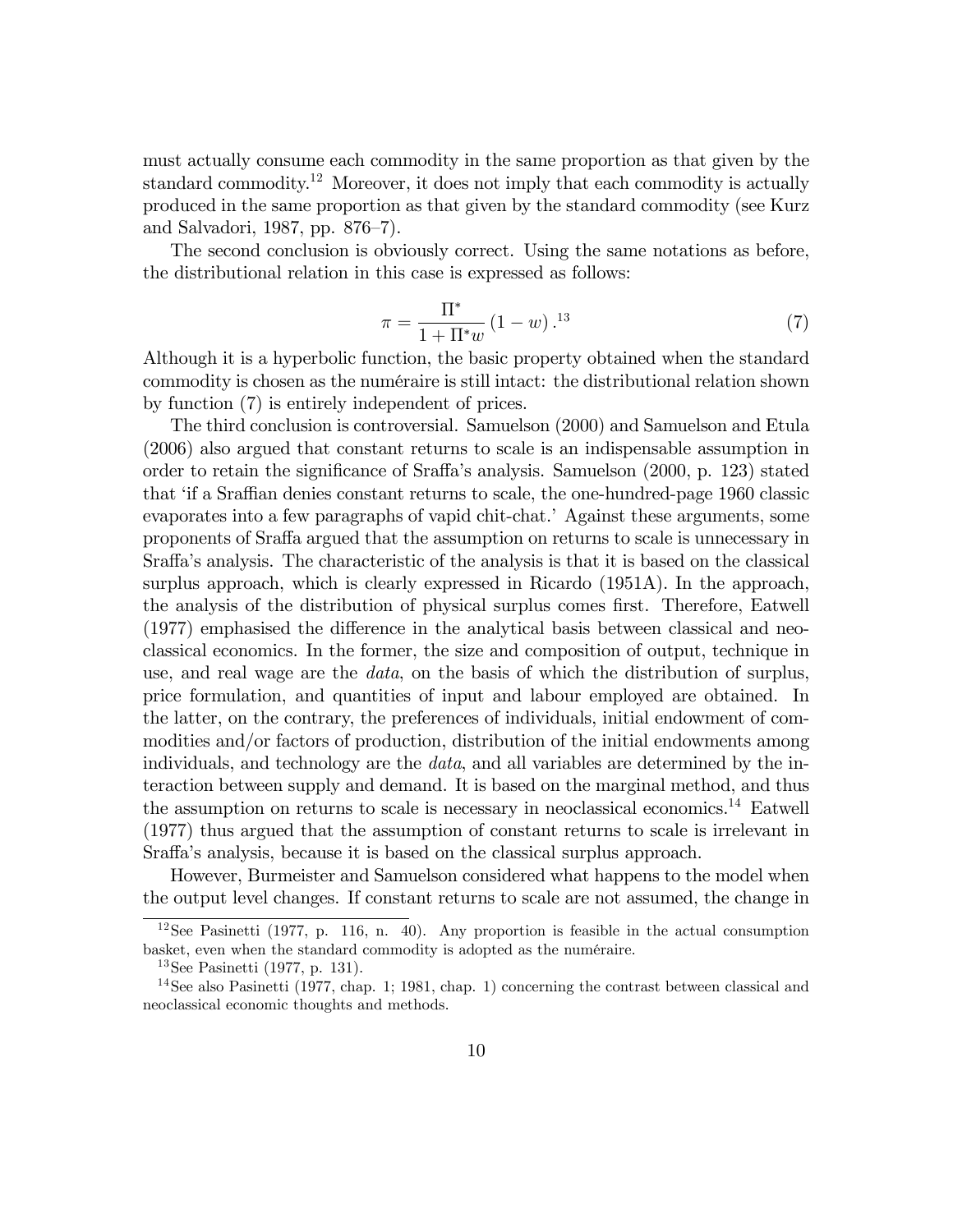output level would cause a change in technique. Therefore, Burmeister (1975) argued that function (6) becomes useless if constant returns to scale are not assumed. As is already mentioned, unless constant returns to scale are assumed, the technique generally changes as the output level changes. Since each coefficient matrix has the specific standard ratio, the standard ratio also changes when the technique in use changes. Therefore, function (6) no longer gives us any useful information on income distribution when a change in the output level causes a change in technique in economies without constant returns to scale.<sup>15</sup> Burmeister (1977, pp. 69–70) thus replied to Eatwell: 'I conclude that constant returns to scale is irrelevant for Sraffa's analysis only if one is content to pose irrelevant questions.

Although it is true that Burmeister's interpretation of Sraffa included the misunderstanding, it is also true that he raised important questions on income distribution which Sraffa had not addressed. The questions are whether or not the invariable measure of value exists in economies where not only income distribution but also technical change are available; and if it exists, what kind of relationship between the invariable measure of value and income distribution holds. We think it worthwhile to examine them. From the viewpoint of modern economic theories, these are, in fact, natural questions, because nearly all modern economic theories allow for interdependence among changes in income distribution, output level, and techniques. In fact, Sraffa (1925, 1926) himself had considered the relationship between returns to scale and choice of techniques, although his consideration was related to the critique of Marshallian partial equilibrium analysis.

## 3 The Standard Commodity and Income Distribution

In this section, we focus on the questions raised by Burmeister, Mainwaring, and Samuelson. In other words, we investigate the conditions for obtaining the invariable measure of value and maintaining the linearity of income distribution in general convex economies with non-increasing returns to scale.

#### 3.1 Preliminary

Let  $\mathbb{R}_+$  be the set of all non-negative real numbers, and  $\mathbb{R}_{++}$  be the set of all positive numbers. Let  $\mathbb{R}^n_+$  (resp.  $\mathbb{R}^n_{++}$ ) be the *n*-fold Cartesian product of  $\mathbb{R}_+$  (resp.  $\mathbb{R}_{++}$ ).

 $15$ Mainwaring (1979), a non-neoclassical economist, also argued that Sraffa's analysis is not valid without the assumption of constant returns to scale or other restrictive assumptions.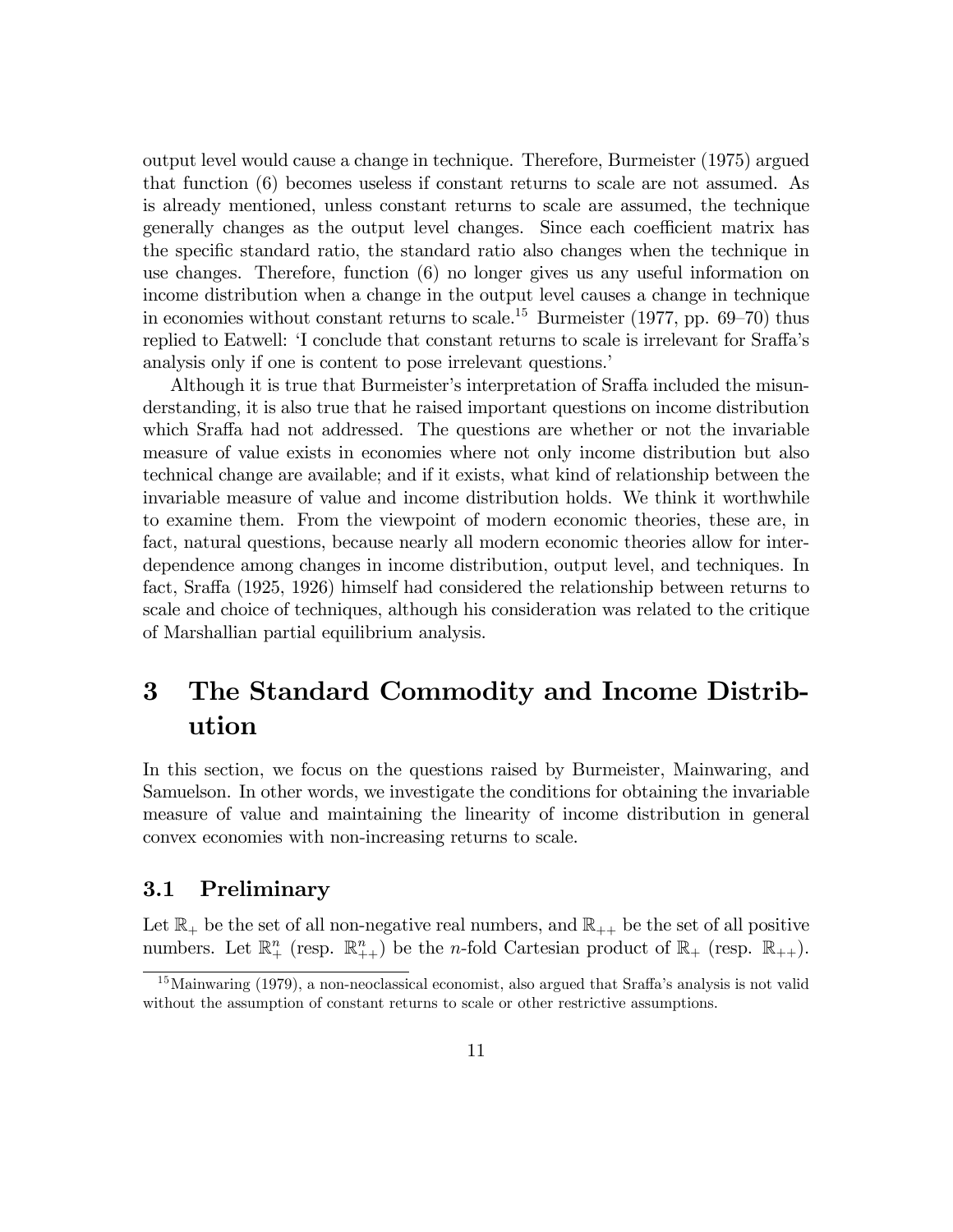For any  $x, y \in \mathbb{R}_+^n$ , we write  $x \geq y$  to mean  $[x_i \geq y_i \text{ for all } i = 1, \ldots, n], x \geq y$  to mean  $[x_i \geq y_i$  for all  $i = 1, ..., n$  and  $x \neq y$ , and  $x > y$  to mean  $[x_i > y_i]$  for all  $i=1,\ldots,n$ .

Let there be  $N$  agents in the economy, and let us use  $N$  as the population in the economy with generic element  $\nu \in N$ . Let there be *n* commodities which are reproducible. Let 0 denote the null vector. Production technology is freely available to all agents, who can operate any activity in the production set  $P$ , which has elements of the form  $\alpha = (-\alpha_l, -\alpha, \overline{\alpha})$ , where  $\alpha_l \in \mathbb{R}_+$  is the *effective* labour input of the process;  $\underline{\alpha} \in \mathbb{R}^n_+$  are the inputs of the produced goods used in the process; and  $\overline{\alpha} \in \mathbb{R}^n_+$  are the outputs of the *n* goods. Thus, elements of *P* are vectors in  $\mathbb{R}^{2n+1}$ . Let  $P$  satisfy the following assumptions.

**Assumption 0 (A0).** P is closed in  $\mathbb{R}^{2n+1}$  and  $0 \in P$ . Moreover, for any  $\alpha, \alpha' \in P$ with  $\overline{\alpha} = \overline{\alpha}'$ , and for any  $t \in [0, 1]$ ,  $t\alpha + (1 - t)\alpha' \in P$ .

**Assumption 1 (A1).** For all  $\alpha \in P$ , if  $\overline{\alpha} \ge 0$ , then  $\alpha_l > 0$  and  $\underline{\alpha} \ge 0$ .

**Assumption 2 (A2).** For all  $c \in \mathbb{R}^n_+$ , there is a  $\alpha \in P$  such that  $\widehat{\alpha} \equiv \overline{\alpha} - \underline{\alpha} \geq c$ . **Assumption 3 (A3).** For all  $\alpha \in P$ , and for all  $(-\alpha'_l, -\underline{\alpha}', \overline{\alpha}') \in \mathbb{R}_+ \times \mathbb{R}_+^n \times \mathbb{R}_+^n$ , if  $(-\alpha'_l, -\underline{\alpha}', \overline{\alpha}') \leq \alpha$ , then  $(-\alpha'_l, -\underline{\alpha}', \overline{\alpha}') \in P$ .

**Assumption 4 (A4).** There exists  $r > 0$  such that for all  $\alpha \in P$ , and for any  $k > 0$ ,  $(-k\alpha_l, -k\underline{\alpha}, k^r\overline{\alpha}) \in P.$ 

For each production possibility set P, let us denote  $\partial P \equiv {\alpha \in P \mid \nexists \alpha' \in P : \alpha' > \alpha}$ and  $SP \equiv {\alpha \in P \mid \nexists \alpha' \in P : \alpha' \geq \alpha}$ , where the former and the latter are respectively the boundary and the efficiency frontier of the production set  $P$ . Moreover, given  $k > 0$ , let  $P(\alpha_l = k) \equiv {\alpha \in P \mid \alpha_l = k}$  and

$$
\partial P(\alpha_l = k) \equiv \{ \alpha \in P(\alpha_l = k) \mid \nexists \alpha' \in P(\alpha_l = k) : (-\underline{\alpha}', \overline{\alpha}') > (-\underline{\alpha}, \overline{\alpha}) \}.
$$

The model of production sets with  $\mathbf{A0}^{\dagger} \mathbf{A4}$  covers a broad class of production technologies as follows:

**Example 1:** Given a von Neumann technology  $(A, B, L)$ , where A and B are  $n \times m$ non-negative matrices and  $\boldsymbol{L}$  is a  $1 \times m$  positive vector. Suppose that for each sector  $j = 1, \ldots, m$ , there exists at least one commodity  $i = 1, \ldots, n$  such that  $a_{ij} > 0$ . we can define a production set  $P_{(A,B,L)}$  as

$$
P_{(\mathbf{A},\mathbf{B},\mathbf{L})} \equiv \left\{ \alpha \in \mathbb{R}_{-} \times \mathbb{R}_{-}^{n} \times \mathbb{R}_{+}^{n} \mid \exists x \in \mathbb{R}_{+}^{m} : \alpha \leq (-\mathbf{L}x, -\mathbf{A}x, \mathbf{B}x) \right\}.
$$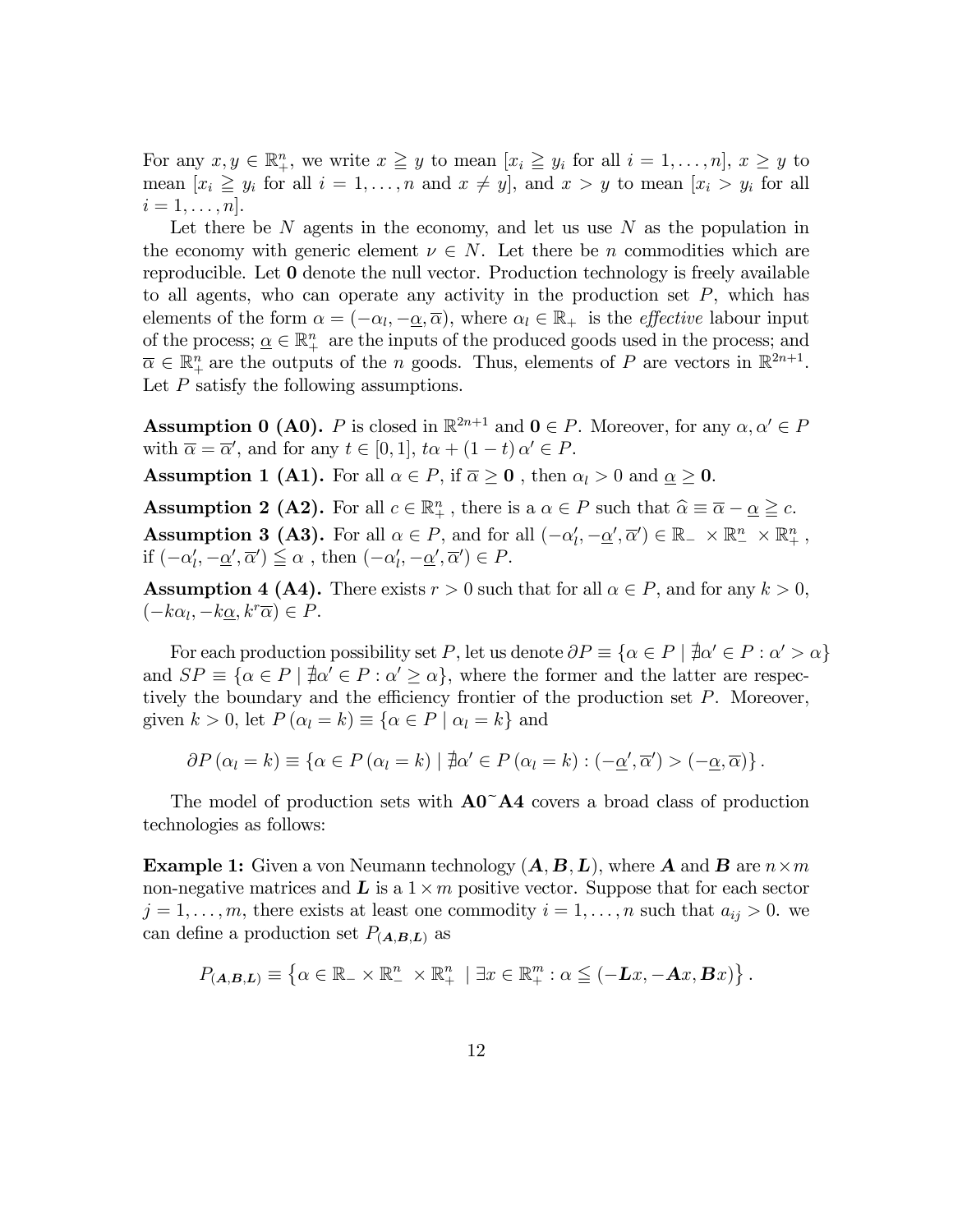Note that for each  $\alpha \in SP_{(A,B,L)}$ , there exists  $x \in \mathbb{R}^m_+$  such that  $\alpha = (-Lx, -Ax, Bx)$ . The set  $P_{(A,B,L)}$  satisfies all of  $\mathbf{A0}^{\sim} \mathbf{A4}$ . As a special case of the von Neumann technology, we can consider the case that  $m = n$  and  $\mathbf{B} = \mathbf{I}$ , which implies a Leontief technology  $(A, I, L)$ . Then, we can define  $P_{(A, L)} \equiv P_{(A, I, L)}$  as in the definition of  $P_{(A,B,L)}$ .

**Example 2:** Let us consider a class of Leontief technology  $\left\{(\mathbf{A}^k, \mathbf{L}^k)\right\}_{k=1,\dots,m}$ , where for each  $k = 1, \ldots, m$ ,  $\mathbf{A}^k$  is a  $n \times n$  non-negative, productive, and indecomposable matrix and  $\mathbf{L}^k$  is a  $1 \times n$  positive vector, such that for any  $k, k' = 1, \ldots, m$ , and for any non-negative  $n \times 1$  vectors  $x^k$  and  $x^{k'}$ ,  $\mathbf{A}^k x^k = \mathbf{A}^{k'} x^{k'}$  implies  $x^k = x^{k'}$  and  $\mathbf{L}^k x^k = \mathbf{L}^{k'} x^{k'}$ . Given this, we can define a production set  $P_{(\mathbf{A}^k, \mathbf{L}^k)}_{k=1,\dots,m}$ as

$$
P_{(\mathbf{A}^k, \mathbf{L}^k)_{k=1,\dots,m}} \equiv \left\{ \alpha \in \mathbb{R}_- \times \mathbb{R}^n_+ \times \mathbb{R}^n_+ \mid \exists S \equiv \left\{ k^1, \dots, k^S \right\} \subseteq \left\{ 1, \dots, m \right\},
$$
  

$$
\exists \left\{ x^{k^s} \right\}_{k^s \in S} \subseteq \mathbb{R}^n_+ : \alpha \leq \left( - \sum_{k^s \in S} \mathbf{L}^{k^s} x^{k^s}, - \sum_{k^s \in S} \mathbf{A}^{k^s} x^{k^s}, \sum_{k^s \in S} x^{k^s} \right) \right\}.
$$

By the supposition of  $\{(\mathbf{A}^k, \mathbf{L}^k)\}_{k=1,\dots,m}$ , the production set  $P_{(\mathbf{A}^k, \mathbf{L}^k)}_{k=1,\dots,m}$ satisfies  $A0^{\sim}A4.$ 

Suppose that each agent can supply at most one unit of labour per production period. Moreover, let  $\omega \in \mathbb{R}^n_+$  be the social endowments of commodities. Then, one economy is represented by a list,  $\langle N; P; \omega \rangle$ .

#### 3.2 The standard commodity in general convex economies

We are now ready to define the standard commodity.

**Definition 1:** Given an economy  $\langle N; P; \omega \rangle$ , a standard commodity is a vector  $y \in$  $\mathbb{R}^n_{++}$ , such that there exists  $\alpha \in \partial P$   $(\alpha_l = 1)$  with (i)  $\hat{\alpha} = y$ ; (ii)  $\frac{y_i}{\alpha_i} = \frac{y_j}{\alpha_j}$  $\frac{y_j}{\underline{\alpha}_j}$  for any  $i, j =$  $1, \ldots, n$ ; and (iii) there is no  $\alpha' \in \partial P (\alpha_i = 1)$  with  $\frac{\hat{\alpha}'_i}{\underline{\alpha}'_i} = \frac{\hat{\alpha}'_j}{\underline{\alpha}'_j}$  for any  $i, j = 1, \ldots, n$ and  $\frac{\hat{\alpha}'_i}{\underline{\alpha}'_i} > \frac{y_i}{\underline{\alpha}_i}$  $\frac{y_i}{\underline{\alpha}_i}$  for any  $i = 1, \ldots, n$ .

The standard commodity defined here is a generalisation of Sraffa's definition. Firstly, the condition  $\alpha \in \partial P(\alpha_l = 1)$  with (i)  $\hat{\alpha} = y$  implies that the standard commodity can be produced as a net output via a production activity associated with one unit of labour input, which corresponds to equation (3) in Section 2.2. Secondly, condition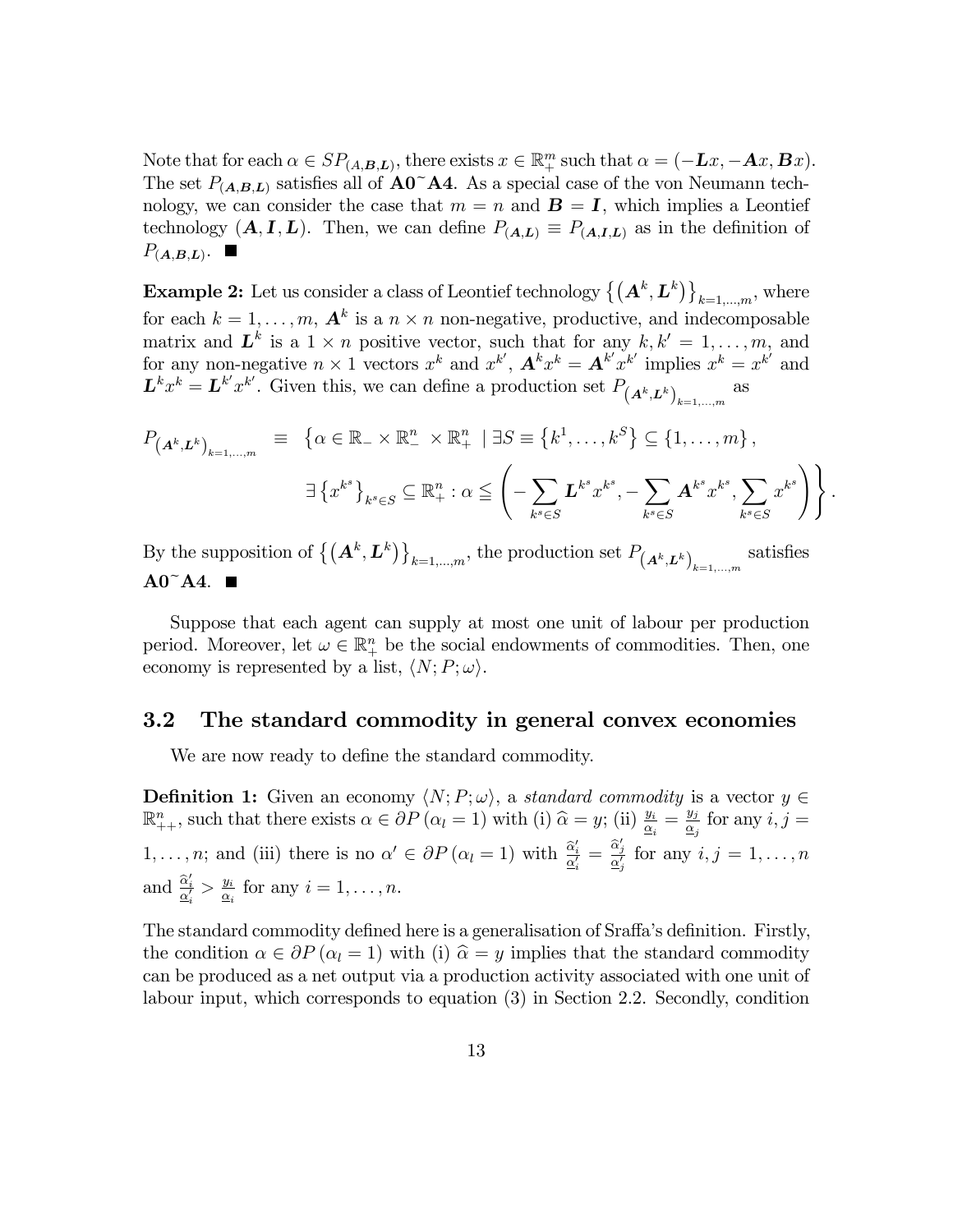(ii) of Definition 1 is a generalisation of the condition represented by equation  $(2)$ in Section 2.2. Indeed, it can be interpreted as the uniform rate of surplus that is obtained when the wage rate is zero and the whole of the net product is distributed to profits. Thirdly, condition (iii) of Definition 1 is a generalisation of the maximality condition of the uniform surplus rate represented by  $\Pi^*$  of equation (2). Because of these, we can see that Definition 1 is an extension of the Sraffian definition of the standard commodity characterised by equations (2) and (3) to a more general production technology P with  $\mathbf{A0}^{\sim} \mathbf{A4}$ .

Given this definition, the general existence of the standard commodity can be shown, as the following theorem shows.

**Theorem 1:** Let  $r \leq 1$ . Then, under  $A0^{\dagger}A4$ , there exists a standard commodity  $y^* \in \mathbb{R}_{++}^n$  associated with  $\alpha^* \in \partial P$   $(\alpha_l = 1)$  and  $\widehat{\alpha}^* = y^*$ .

The proof of Theorem 1 is relegated to the Appendix.

The above theorem does not necessarily imply the unique existence of the standard commodity, though its uniqueness is not essential in the following analysis. In contrast, if the production set  $P$  is more suitably specified, then the unique existence of the standard commodity can be shown, which will be briefly discussed in the Appendix.

#### 3.3 Linearity of distributive relation and the standard commodity

In this section, we will examine whether or not the standard commodity of the economy  $\langle N; P; \omega \rangle$  can function as the invariable measure of value in the economy  $\langle N; P; \omega \rangle$ . Define the set of price systems by the simplex

$$
\Delta^{n+1} \equiv \left\{ (p, w) \in \mathbb{R}_+^{n+1} \mid \sum_{i=1}^n p_i + w = 1 \right\}
$$

with generic element  $(p, w)$ . The simplex is sufficient to provide all the necessary information about price systems, since we are only concerned about the relative prices of all commodities and labour, which are invariant with respect to changes in the numéraire commodity. Furthermore, it is sufficient for the main purpose of our analysis to focus on the change of price systems normalised in the simplex. Indeed, if the price of a commodity bundle is invariable with respect to any change in the price systems normalised in the simplex, it is also invariable with respect to any change in price systems measured by any numéraire. Finally, any commodity bundle would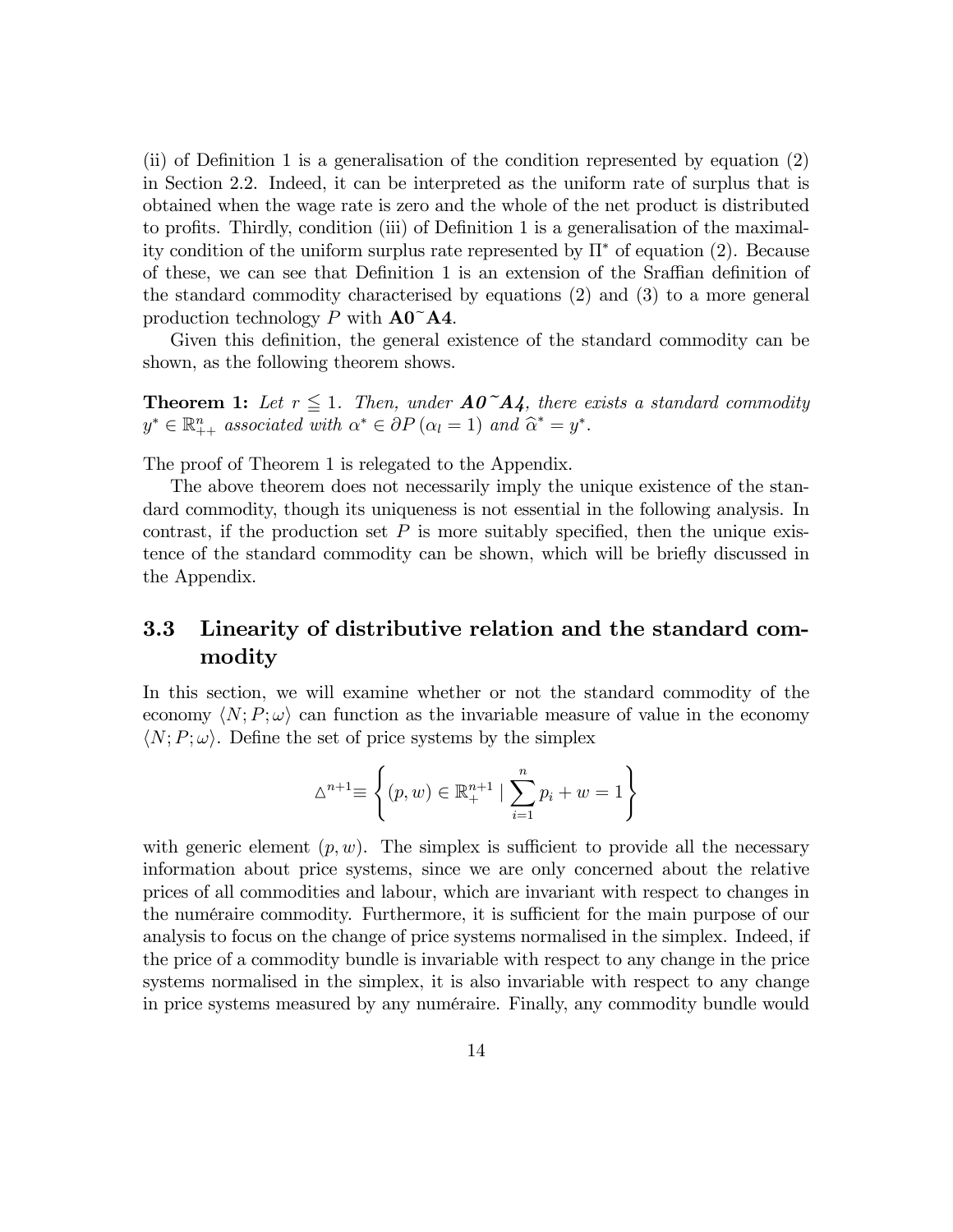not constitute an n-dimensional simplex as the set of price vectors when it is chosen as the numéraire. This is because the *n*-dimensional simplex presumes  $n+1$  number of components, whereas any commodity bundle is constituted by at most  $n$  types of commodities, since it does not contain labour by deÖnition. Hence, without loss of generality, we can analyse any price system independently of the issue of which commodity (bundle) is chosen as the numéraire by focussing on the normalised price vector in the simplex.

Consider a situation where a price system changes from  $(p, w) \in \Delta^{n+1}$  to  $(p', w') \in \Delta^{n+1}$ . Let  $\pi$  (resp.  $\pi'$ ) be the maximal profit rate associated with the price system  $(p, w)$ (resp.  $(p', w')$ ). Then, let  $\Delta p \equiv p' - p$ ,  $\Delta w \equiv w' - w$ , and  $\Delta \pi \equiv \pi' - \pi$ . In this case, if  $\Delta py = 0$  holds for a commodity bundle  $y \in \mathbb{R}^n_+ \setminus \{0\}$ , it is not because y is chosen as the numéraire, but because its value is invariable with respect to this change.<sup>16</sup> Then, the following definitions are a generalisation of Baldone (2006):

**Definition 2:** Given an economy  $\langle N; P; \omega \rangle$ , let  $(p, w) \in \Delta^{n+1}$  and  $(p', w') \in \Delta^{n+1}$  be two different equilibrium prices, and  $\pi$  and  $\pi'$  the respectively associated maximal profit rates. Then, a commodity bundle  $y \in \mathbb{R}^n_+ \setminus \{0\}$  serves as the *invariable measure* of value with respect to change from  $(p, w)$  to  $(p', w')$ , if and only if there exist  $x \in \mathbb{R}^n_+ \setminus \{0\}$  and  $k > 0$ , such that  $(-k, -x, x + y) \in P$  and  $\triangle py = 0$  holds whenever this price change involves a *redistribution between profit and wage*, namely,  $\Delta \pi px +$  $\triangle wk = 0.$ 

**Definition 3:** Given an economy  $\langle N; P; \omega \rangle$ , a commodity bundle  $y \in \mathbb{R}^n_+ \setminus \{0\}$  serves as the *invariable measure of value*, if and only if for any different equilibrium prices  $(p, w) \in \Delta^{n+1}$  and  $(p', w') \in \Delta^{n+1}$ , it serves as the invariable measure of value with respect to change from  $(p, w)$  to  $(p', w')$ .

That is, a commodity bundle serves as the invariable measure of value, if and only if for any change in the price system involving a redistribution of profit and wage, the price of this commodity bundle is invariable. More precisely speaking, let us consider counterfactually a change in factor prices from  $(\pi, w)$  to  $(\pi', w')$ , while keeping the commodity price vector  $p$  constant, such that the increase (*resp.* decrease) in profit is exactly equal to the decrease (resp. increase) in wage in the production process of the targeted commodity bundle  $y$ . Such a change may be derived from a purely political conflict on the income distribution between capital and labour, or it may involve a change in technique. In any case, however, it may result in a change in commodity prices from  $p$  to  $p'$ . Then, the commodity bundle  $y$  can serve as the

 $16$ Remember that, since price systems are normalised in the simplex, no commodity (bundle) is selected as the numéraire in this analysis.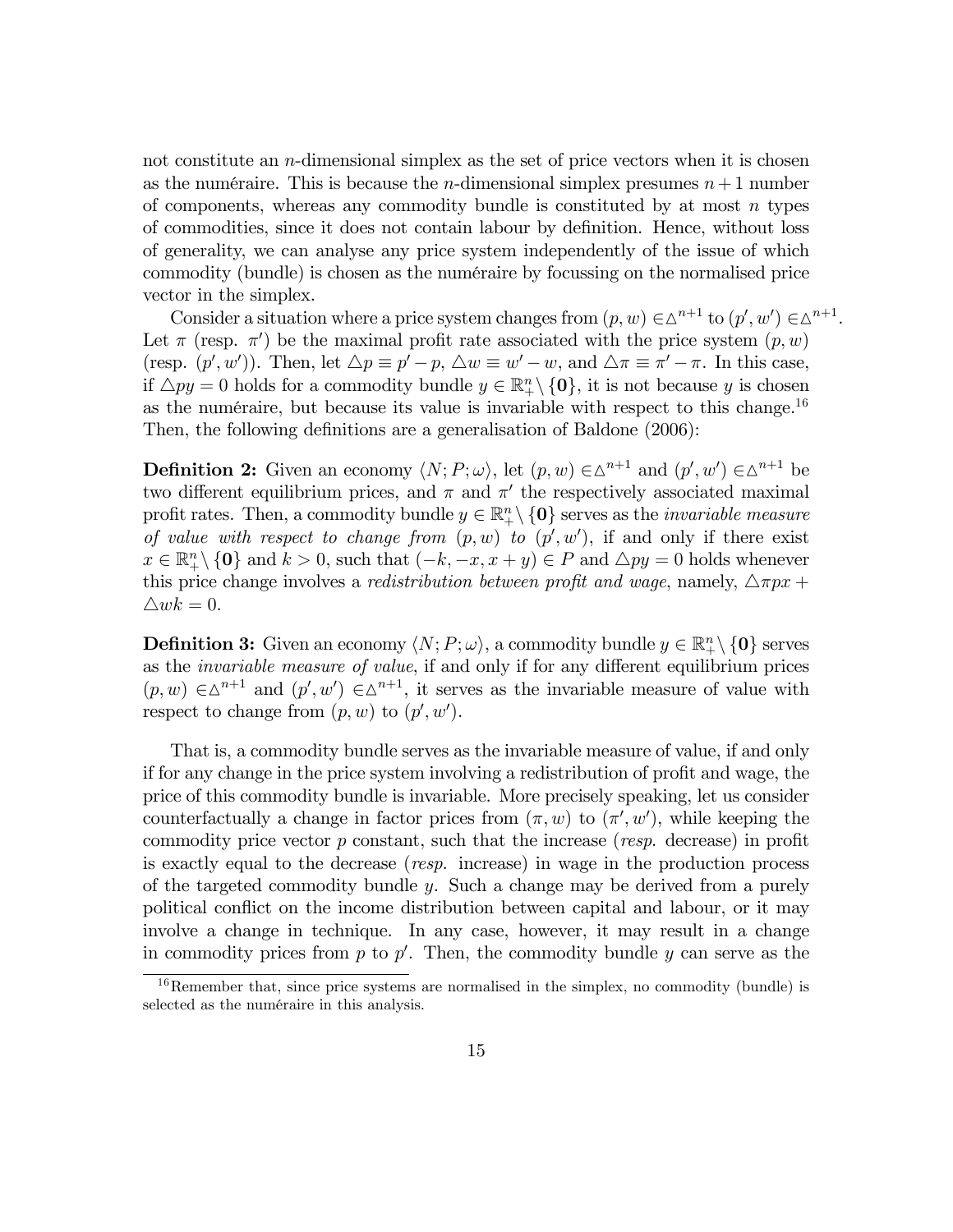invariable measure of value with respect to the change from  $(p, w)$  to  $(p', w')$  whenever  $py = p'y$ . Furthermore, if the commodity bundle satisfies such an invariable property for any change in price systems with its corresponding redistribution between wage and profit, it can serve as the invariable measure of value.

It is worth emphasising that in the above definitions, the invariable property must hold regardless of the causality of such a price change. For instance, even if the price change is generated owing to technical change so that the selected production activity is changed in equilibrium, the value of the commodity bundle is required to be invariable. Note that the possibility of price change due to technical change should not be a concern whenever the production set is given by a simple Leontief technology  $P = P_{(A,L)}$ .

Now, we are ready to discuss the necessary and sufficient condition for the standard commodity to serve as the invariable measure of value.

**Theorem 2:** Let  $r \leq 1$ . Then, under  $A0^{\dagger}A$ , for any economy  $\langle N; P; \omega \rangle$ , let us take any equilibrium prices  $(p, w) \in \Delta^{n+1}$  and  $(p', w') \in \Delta^{n+1}$ . Then, the standard commodity y<sup>\*</sup> associated with  $\alpha^* = (-1, -x^*, x^* + y^*) \in \partial P$  serves as the invariable measure of value with respect to change from  $(p, w)$  to  $(p', w')$ , if and only if there exist non-negative numbers  $\delta, \delta' \in \mathbb{R}_+$  such that  $py^* = \pi px^* + w - \delta$ ,  $p'y^* = \pi'p'x^* + w' - \delta'$ , and  $\delta = \delta'$  hold.

**Proof.** By Theorem 1, there exists a standard commodity  $y^* \equiv \Pi x^*$  with some  $\Pi > 0$  in the economy  $\langle N; P; \omega \rangle$ . Let  $(p, w) \in \Delta^{n+1}$  (resp.  $(p', w') \in \Delta^{n+1}$ ) be an equilibrium price with the associated maximal profit rate  $\pi$  (resp.  $\pi'$ ). By definition,  $y^* = \Pi x^*$ . Since  $\alpha_l^* = 1$ ,  $py^* \leq \pi px^* + w$  and  $p'y^* \leq \pi'p'x^* + w'$  generally hold. Therefore, there are non-negative numbers  $\delta, \delta' \in \mathbb{R}_+$  such that  $py^* = \pi px^* + w - \delta$ and  $p'y^* = \pi'p'x^* + w' - \delta'$  hold. Then,

$$
\Delta p(x^* + y^*) = (1 + \pi + \Delta \pi) \Delta p x^* + (\Delta \pi p x^* + \Delta w) - (\delta' - \delta).
$$

Since  $y^* = \Pi x^*$ , the above equation can be reduced to

$$
\triangle py^* = \frac{1}{\Pi} (\pi + \triangle \pi) \triangle py^* + (\triangle \pi px^* + \triangle w) - (\delta' - \delta).
$$

Thus, we have

$$
\triangle py^* = \left[1 - \frac{1}{\Pi} \left(\pi + \triangle \pi\right)\right]^{-1} \left(\left(\triangle \pi p x^* + \triangle w\right) - \left(\delta' - \delta\right)\right).
$$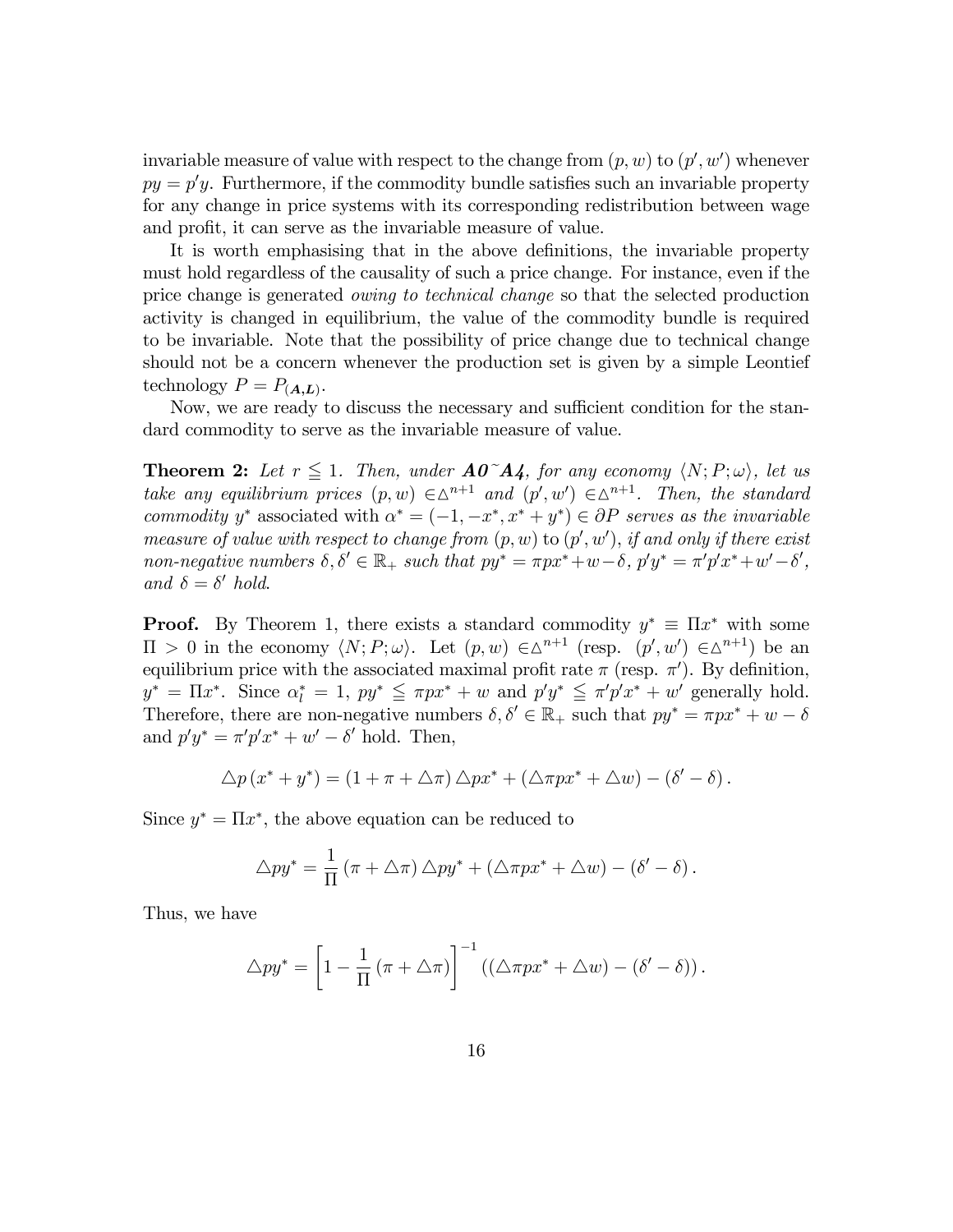Suppose that  $y^*$  serves as the invariable measure of value with respect to a change from  $(p, w)$  to  $(p', w')$ . Then, by Definition 2,  $\triangle \pi p x^* + \triangle w = 0$  implies  $\triangle p y^* = 0$ . Then, by the above second equation,  $\delta' - \delta = 0$  must hold.

Conversely, let there be  $\delta, \delta' \in \mathbb{R}_+$  such that  $py^* = \pi px^* + w - \delta$ ,  $p'y^* = \pi'p'x^* + \delta$  $w' - \delta'$ , and  $\delta = \delta'$  hold. Then, the above last equation implies that  $\Delta py^* = 0$  follows from  $\triangle \pi p x^* + \triangle w = 0$ . Thus, by Definition 2,  $y^*$  serves as the invariable measure of value with respect to a change from  $(p, w)$  to  $(p', w')$ .

Theorem 2 provides the necessary and sufficient condition for the standard commodity to serve as the invariable measure of value in general convex economies. Remember that  $\delta$  (resp.  $\delta'$ ) represents the loss of profits generated by operating the production process  $\alpha^*$  with one unit of labour input at the equilibrium price  $(p, w)$ (resp.  $(p', w')$ ). Given this, the standard commodity can serve as the invariable measure of value with respect to a change from  $(p, w)$  to  $(p', w')$ , if and only if the loss of profits generated by producing this commodity does not change due to such a change in prices. Then, it obviously follows that the standard commodity can serve as the invariable measure of value, if and only if the loss of profits generated by producing this commodity is invariable with respect to any change in equilibrium prices. Therefore, the theorem suggests that the Ricardian invariable measure of value cannot exist in general convex economies, since the necessary and sufficient condition can hardly be satisfied. It follows that even the standard commodity cannot serve as the invariable measure of value in such economies.

Let  $P(p, w) \equiv \begin{cases} \alpha \in P \mid \alpha = \arg \max_{\alpha'} \frac{p\overline{\alpha'} - p\alpha' - w\alpha'_{\alpha'}}{p\alpha'} \end{cases}$ o . Then, the following corollary gives us a typical situation where the standard commodity serves as the invariable measure of value.

**Corollary 1:** Let  $r \leq 1$ . Then, under  $A0^{\dagger}A4$ , for any economy  $\langle N; P; \omega \rangle$ , let us take any equilibrium prices  $(p, w)$  and  $(p', w')$ , such that  $\alpha^* \in P(p, w) \cap P(p', w')$ holds. Then, the standard commodity  $y^*$  serves as the invariable measure of value with respect to a change from  $(p, w)$  to  $(p', w')$ .

**Proof.** Note that  $\alpha^* = (-1, -x^*, x^* + y^*) \in P(p, w) \cap P(p', w')$  implies  $py^* =$  $\pi px^* + w - \delta$  and  $p'y^* = \pi'p'x^* + w' - \delta'$  hold for  $\delta = 0 = \delta'$ . Then, by Theorem 2, the desired result immediately follows.  $\blacksquare$ 

Note that when the production set is represented by a simple Leontief technology,  $P = P_{(A,L)}$ , then for any equilibrium price vectors  $(p, w)$ , it follows that  $\alpha^* \in P_{(A,L)}(p,w)$ . Thus,  $y^*$  can be the invariable measure of value with respect to any change in equilibrium prices. However, in this case, the change in equilibrium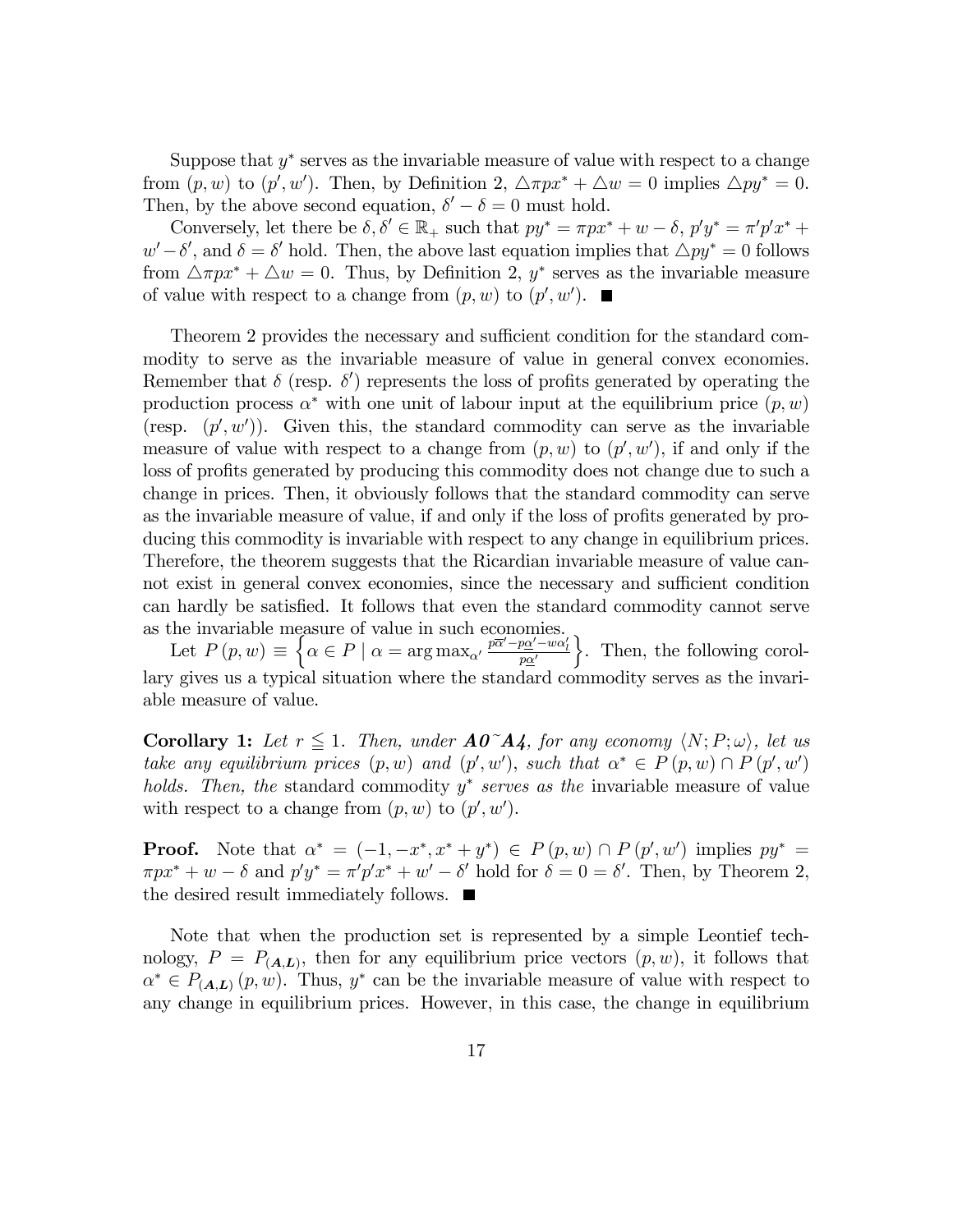prices is generated simply by a change in income distribution with no involvement of technical change, because  $P_{(A,L)}$  does not allow producers any technical choice.

From now on, let us assume that the standard commodity  $y^*$  is selected as the numéraire, though it would not serve as the invariable measure of value in general. Then, by definition, any price vector  $p \in \mathbb{R}^n_+$  of commodities is normalised as  $py^* = 1$ . Define the set of price vectors measured by the standard commodity as  $\Delta^{y^*} \equiv \{(p, w) \in \mathbb{R}^{n+1}_+ \mid py^* = 1\}$ . Given such a situation, let us analyse whether and under what condition the linear distributional relationship between profit and wage is preserved in general convex economies.

Given P, let  $r \leq 1$ . Then, P represents a non-increasing returns to scale production technology. Thus, we can obtain the following theorem.

**Theorem 3:** Given P with  $\mathbf{A0}^{\sim} \mathbf{A4}$ , let  $r \leq 1$ . Let  $(p', w') \in \Delta^{y^*}$  be an equilibrium price vector associated with a production activity  $\alpha' \in \partial P$  and a maximal profit rate  $\pi' \geq 0$  such that

$$
p'\overline{\alpha}' = (1+\pi')p'\underline{\alpha}' + w'\alpha'_{l} \text{ and}
$$
  

$$
p'\overline{\alpha} \leq (1+\pi')p'\underline{\alpha} + w'\alpha_{l} \text{ for all } \alpha \in P.
$$

Then, the linear function of income distribution,  $\pi' = \Pi (1 - w')$  is derived by using the standard commodity  $y^*$ , if and only if  $p'y^* = \pi' p' x^* + w'$  holds.

**Proof.** By definition of  $(p', w')$ , it is generally true that  $p'(x^* + y^*) \leq (1 + \pi')p'x^* +$ w'. If  $p'(x^* + y^*) < (1 + \pi') p' x^* + w'$ , then  $\pi' = \Pi (1 - w')$  does not hold. Indeed, from  $x^* + y^* = (1 + \Pi) x^*$ , it follows that  $p'y^* = \Pi p' x^* < \pi' p' x^* + w'$ . Since  $p'y^* = 1$ , then  $\pi' > \Pi(1 - w')$  holds. Conversely, let  $p'(x^* + y^*) = (1 + \pi')p'x^* + w'$ . Then, since  $p'y^* = 1$ ,  $p'y^* = 1 = \pi' p' x^* + w'$ . Thus, since  $\Pi p' x^* = 1$ ,  $\Pi - \frac{w'}{p' x}$  $\frac{w'}{p'x^*} = \pi'$  holds, which is equivalent to  $\pi' = \Pi(1 - w')$ .

The crucial point for the above analysis is whether efficient production of the standard commodity is feasible at the actual equilibrium prices. Note that this point is irrelevant in single-product systems such as Leontief production economies and as in Sraffa (1960), where the standard commodity is always produced efficiently at any equilibrium price system. In contrast, our model of general convex economies allows for the possibility of joint production as well as of technical choices, under which the standard commodity may be produced only inefficiently at some equilibrium price system. In such a case, Theorem 3 suggests that the linearity of income distribution no longer holds. Combined with Theorem 2 and Corollary 1, it implies that to preserve the value-invariance property and the linear income distribution property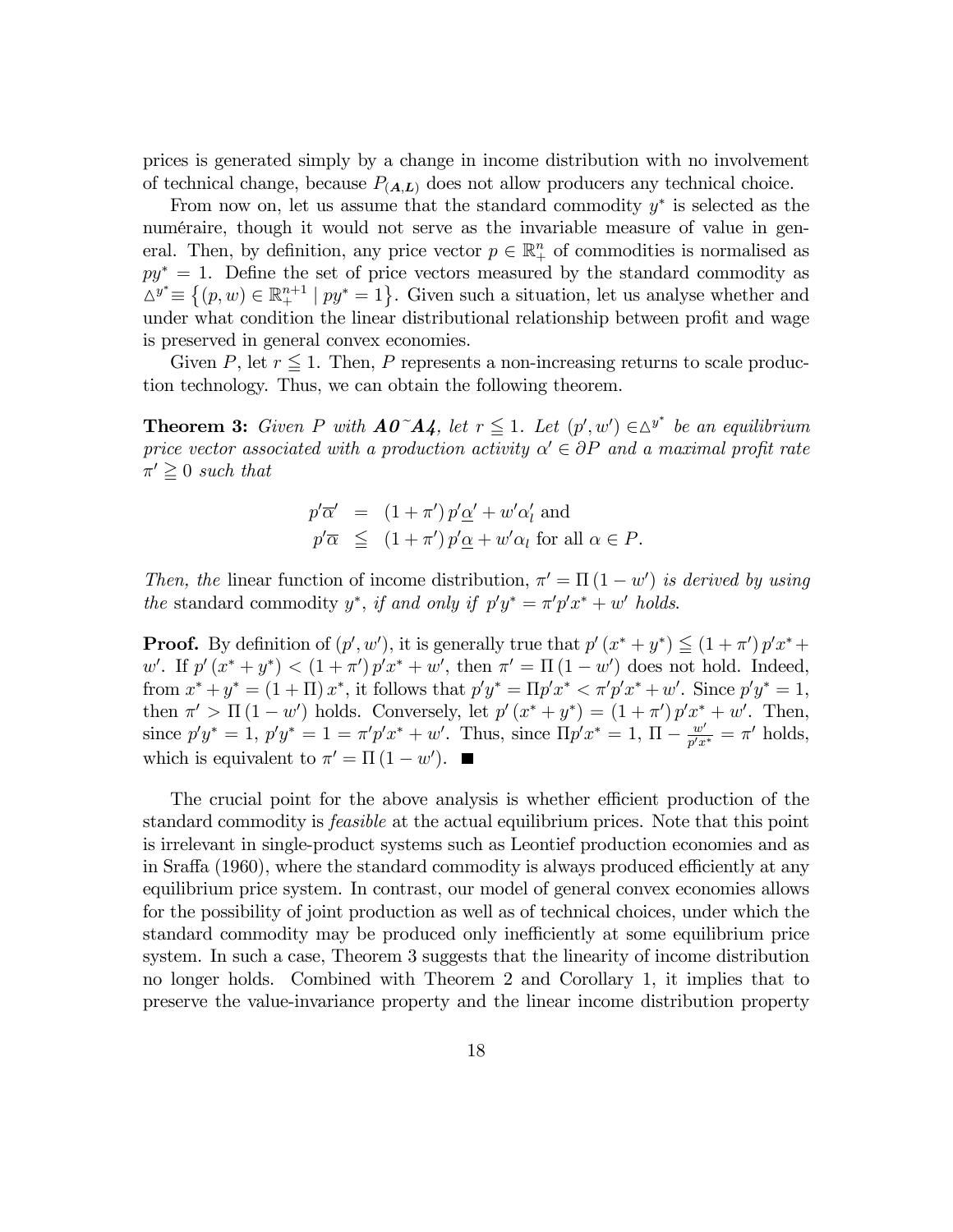of the standard commodity, efficient production of the standard commodity is another indispensable presumption, which is hidden in the model of single-product systems.

Furthermore,  $y^* = \Pi x^*$ , which is obtained from Theorem 1, corresponds to equation  $(2)$ . Therefore, as is pointed out in footnote 8, the standard commodity defined here also satisfies both the watershed and recurrence conditions (Schefold, 1986, 1989). Indeed, here, the 'watershed' proportion of means of production to labour is 1  $\frac{1}{\Pi}$ , given normalisation of  $\alpha_l^* = 1$ . This ratio is preserved not only by the industries producing  $y^*$ , but also by all the industries producing the means of production,  $x^*$ , which are necessary for the production of  $y^*$ . As is shown by Theorem 2, however, the standard commodity defined here cannot always serve as the invariable measure of value, even though both the conditions are satisfied. This is a striking difference between our standard commodity and Sraffa's (1960).

### 4 Concluding Remarks

The purpose of this paper is to examine the applicability of the standard commodity to more general cases than Sraffa (1960) assumed. In particular, the paper examines the problems which were not addressed by Sraffa (1960), but by Burmeister, Samuelson, and others. That is, the invariable measure of value and the linearity of income distribution are investigated in a model that allows for interdependence among changes in income distribution, output level, and choice of techniques. To this end, we construct general convex economies with non-increasing returns to scale in which the existence of the standard commodity is guaranteed. The implication of Theorems 2 and 3 can be summarised as follows: as Sraffa  $(1960, p. v)$  himself suggested, in economies with Leontief production technology (that is, the case of constant returns to scale without joint production nor technical choice), the standard commodity perfectly serves as the invariable measure of value and the linear relation of income distribution is preserved. Otherwise, the standard commodity cannot generally serve as the invariable measure of value and the linearity of income distribution cannot be preserved. This is because, unlike in the case of Leontief economies, efficient production of the standard commodity is not necessarily possible at the actual equilibrium prices.

According to Kurz (2012, p. 1556), the existence of  $\Pi^*$  in formula (4) confirms the correctness of Ricardo's conjecture: 'The great questions of Rent, Wages, and Profits must be explained by the proportions in which the whole produce is divided between landlords, capitalists, and labourers, and which are not essentially connected with the doctrine of value' (Ricardo, 1952A, p. 194). It implies that the rate of profit can be obtained without knowing the structure of prices. However, our results demonstrate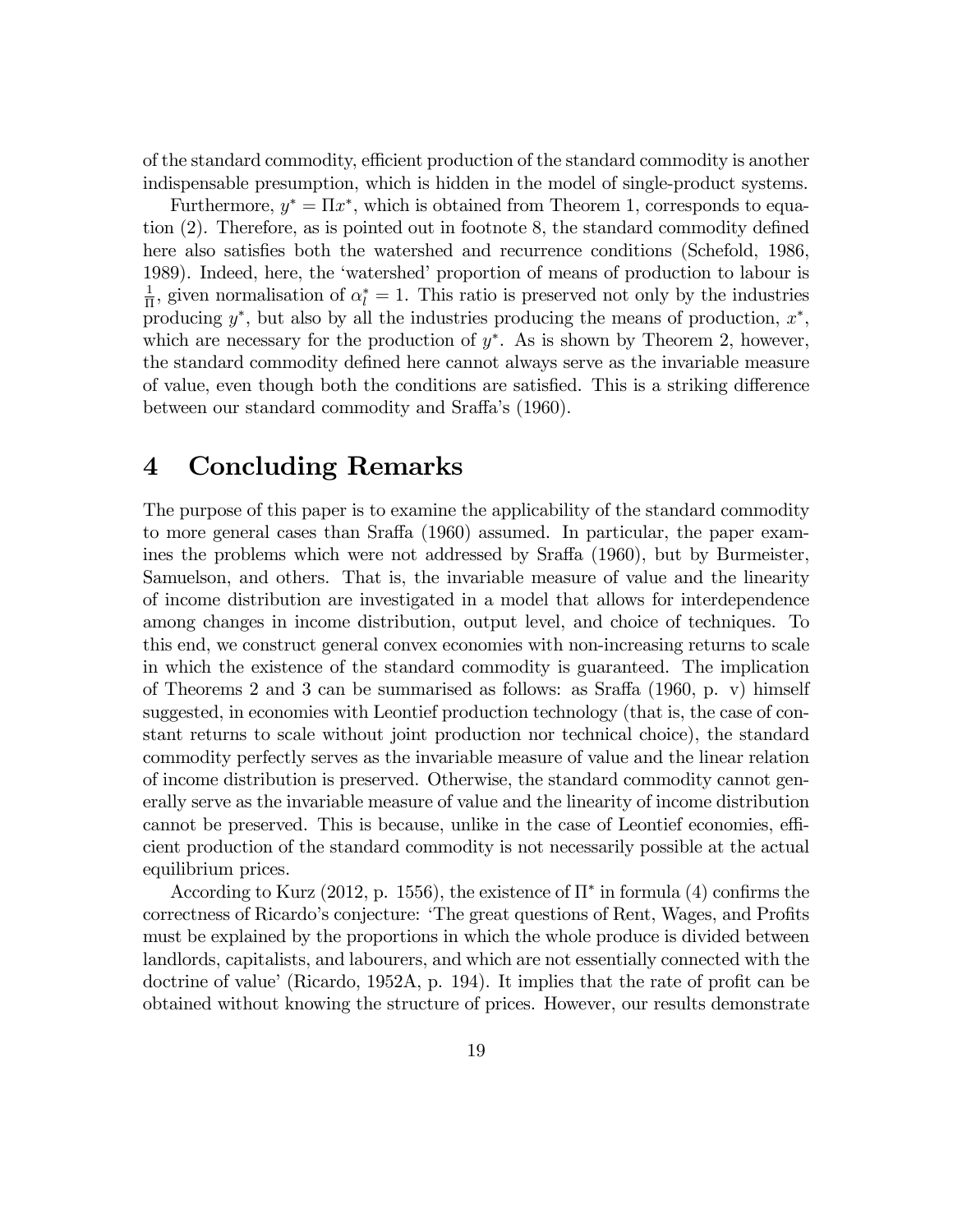that Ricardoís conjecture is not generally valid. The conjecture is valid only under the same assumptions as imposed on Theorem 3, namely, efficient production of the standard commodity is feasible at the actual equilibrium prices. Otherwise, the rate of profit is not independent of the price structure.

## 5 Appendix

#### 5.1 Proof of Theorem 1

**Proof of Theorem 1:** Given  $P(\alpha_l = 1)$  which is convex by  $r \leq 1$ , let  $P_{\alpha_l=1}$  be the minimal closed convex cone containing  $P(\alpha_l = 1)$ . By definition,  $P_{\alpha_l=1}$  is a closed convex cone with  $P_{\alpha_l=1} (\alpha_l = 1) = P (\alpha_l = 1)$ . If  $r = 1, P_{\alpha_l=1} = P$ . Given  $P_{\alpha_l=1}$ , let  $\overline{P}_{\alpha_l=1} \equiv \left\{ \alpha \in P_{\alpha_l=1} \mid \sum_{i=1,\dots,n} \overline{\alpha}_i = 1 \right\}$ . Let  $F : P_{\alpha_l=1} \to \mathbb{R}_+$  be such that for each  $\alpha \in P_{\alpha_l=1}, F(\alpha) = \min_{i=1,\dots,n} \frac{\overline{\alpha_i}}{\underline{\alpha_i}}$  $\frac{\overline{\alpha_i}}{\underline{\alpha_i}}$  where

$$
\frac{\overline{\alpha}_i}{\underline{\alpha}_i}\equiv \left\{ \begin{array}{ll} 0 & \mbox{if $\overline{\alpha}_i=0$}\\ +\infty & \mbox{if $\underline{\alpha}_i=0$ and $\overline{\alpha}_i>0$}. \end{array} \right.
$$

This mapping is continuous and well-defined by  $A1$ . Note that, by  $A2$  and  $A4$ , there exists  $\alpha' \in \partial P (\alpha_l = 1)$  such that  $\hat{\alpha}' > 0$ . Hence, for  $\frac{\alpha'}{\sum_{i=1,\dots,n} \overline{\alpha'_i}} \in \partial \overline{P}_{\alpha_l=1}$ ,  $F\left(\frac{\alpha'}{\sum_{i=1,...,n}\overline{\alpha}'_i}\right)$  $\Big) > 0$ . This implies  $\sup_{\alpha \in \overline{P}_{\alpha} = 1} F(\alpha) > 0$ . Suppose that  $\sup_{\alpha \in \overline{P}_{\alpha} = 1} F(\alpha) =$  $+\infty$ . Then, there exists a sequence  $\{\alpha^k\}\subseteq \overline{P}_{\alpha_l=1}$  such that  $\alpha^k\to \alpha^*$  with  $\lim_{k\to+\infty}F(\alpha^k)=$  $F(\alpha^*) = \sup_{\alpha \in \overline{P}_{\alpha_i=1}} F(\alpha)$ . By definition of  $F, F(\alpha^*) = +\infty$  implies that  $\alpha^* =$  $(-l, 0, \overline{\alpha}^*)$  for some  $l \geq 0$  and some  $\overline{\alpha}^* > 0$ . Since  $P_{\alpha_l=1}$  is closed,  $\alpha^* \in P_{\alpha_l=1}$ . By construction,  $P_{\alpha_l=1}$  satisfies **A1**, which is a contradiction of  $\alpha^* \in P_{\alpha_l=1}$ . Thus,  $\sup_{\alpha \in \overline{P}_{\alpha_l=1}} F(\alpha) < +\infty$ . Then,  $\sup_{\alpha \in \overline{P}_{\alpha_l=1}} F(\alpha) = \max_{\alpha \in \overline{P}_{\alpha_l=1}} F(\alpha)$ . Let  $\alpha^* \in$  $\arg \max_{\alpha \in \overline{P}_{\alpha_l=1}} F(\alpha)$ . Then, by the cone property,  $\frac{\alpha^*}{\alpha_l^*}$  $\frac{\alpha^*}{\alpha_l^*} \in P(\alpha_l = 1)$  and  $\frac{\alpha^*}{\alpha_l^*}$  $\frac{1}{\alpha_l^*}$   $\in$  $\arg \max_{\alpha \in P(\alpha_l=1)} F(\alpha)$ . Hence, without loss of generality, let  $\alpha^* \in \arg \max_{\alpha \in P(\alpha_l=1)} F(\alpha)$ . Then,  $\alpha^* \in \partial P(\alpha_l = 1)$ . Since there exists  $\alpha' \in \partial P(\alpha_l = 1)$  such that  $F(\alpha') > 0$ ,  $\max_{\alpha \in P(\alpha_l=1)} F(\alpha) > 0$  holds, which implies that  $\overline{\alpha}^* > 0$ .

Define  $V \equiv \{ \overline{\alpha} - F(\alpha^*) \underline{\alpha} \mid (-1, -\underline{\alpha}, \overline{\alpha}) \in P(\alpha_i = 1) \}.$  Then, V is a closed convex set with  $V \cap \mathbb{R}_{++}^n = \emptyset$ . Then, there exists  $p^* \in \mathbb{R}_+^n \setminus \{0\}$  such that  $p^* \left[\overline{\alpha} - F(\alpha^*) \underline{\alpha}\right] \le$ 0 for all  $\alpha \in P(\alpha_i = 1)$  and  $p^*z > 0$  for all  $z \in \mathbb{R}_{++}^n$ . This implies that if there exists  $i \in \{1, \ldots, n\}$  with  $\frac{\overline{\alpha}_i^*}{\underline{\alpha}_i^*} > F(\alpha^*)$ , then  $p_i^* = 0$ . By  $p^* \in \mathbb{R}_+^n \setminus \{0\}$ , there exists  $i \in \{1, \ldots, n\}$  with  $\frac{\overline{\alpha}_i^*}{\underline{\alpha}_i^*} = F(\alpha^*)$  and  $p_i^* > 0$ . Thus,  $p^* [\overline{\alpha}^* - F(\alpha^*) \underline{\alpha}^*] = 0$ . Hence,  $p^*$ is a supporting vector of  $\alpha^* \in \partial P (\alpha_l = 1)$ . Let  $\alpha^{**} \in P (\alpha_l = 1)$  be such that for each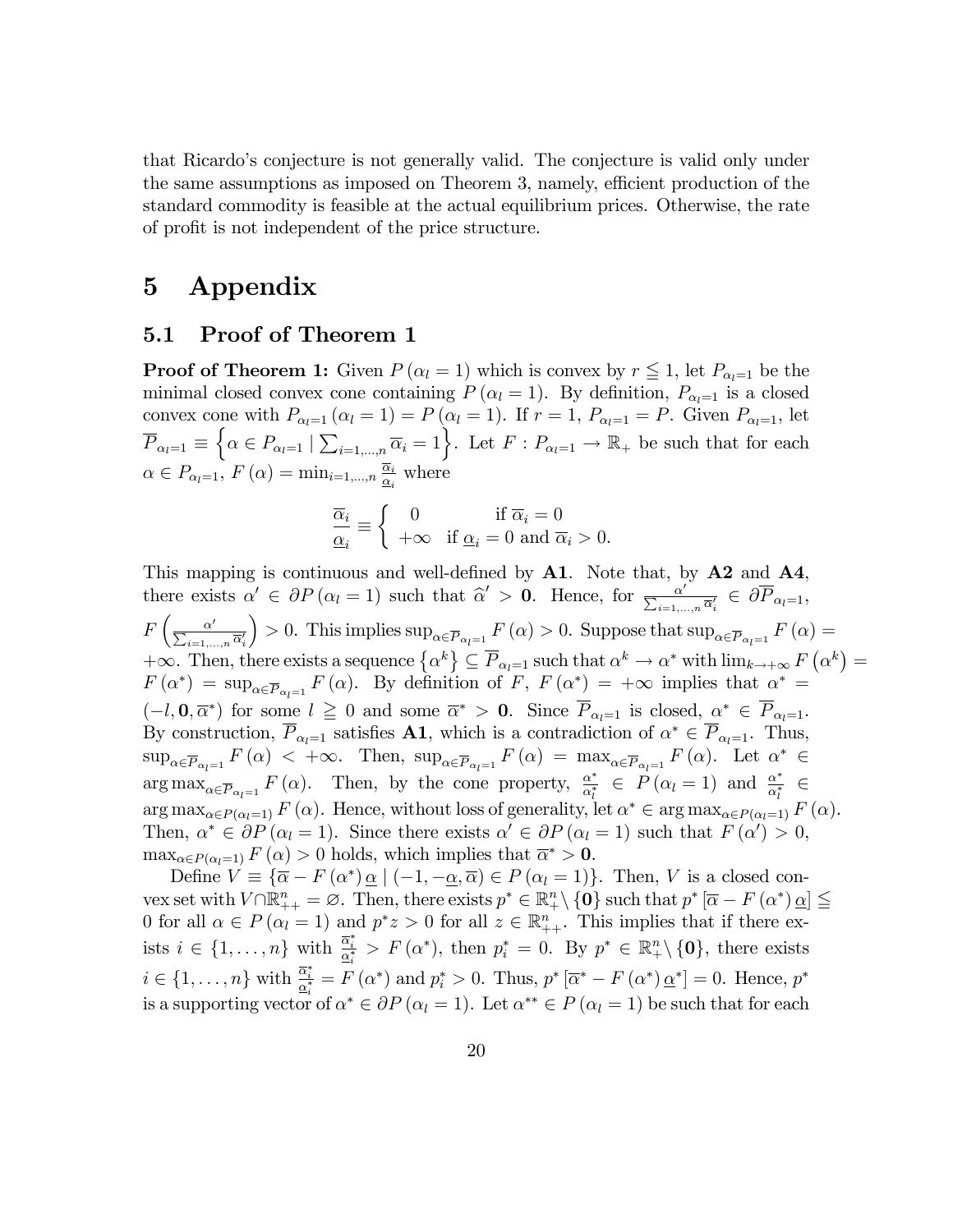$i \in \{1, \ldots, n\}$  with  $\frac{\overline{\alpha}_i^*}{\underline{\alpha}_i^*} > F(\alpha^*), \ (\underline{\alpha}_i^{**}, \overline{\alpha}_i^{**}) \in \mathbb{R}^2_{++}$  with  $\frac{\overline{\alpha}_i^{**}}{\underline{\alpha}_i^{**}} \equiv F(\alpha^*).$  (Note that such a construction is possible by **A3**.) Furthermore, for each  $i \in \{1, \ldots, n\}$  with  $\frac{\overline{\alpha}_i^*}{\underline{\alpha}_i^*} = F(\alpha^*), \ (\underline{\alpha}_i^{**}, \overline{\alpha}_i^{**}) \equiv (\underline{\alpha}_i^*, \overline{\alpha}_i^*).$  Then, by construction,  $p^* [\overline{\alpha}^{**} - F(\alpha^*) \underline{\alpha}^{**}] = 0$ , which implies that  $\alpha^{**} \in \partial P (\alpha_l = 1)$ . Note that  $\underline{\alpha}^{**} > 0$  and  $\overline{\alpha}^{**} = F (\alpha^*) \underline{\alpha}^{**}$ .

Let  $y^* \equiv \overline{\alpha}^{**} - \underline{\alpha}^{**}$ . Remember that there exists  $\alpha' \in \partial P(\alpha_l = 1)$  such that  $\widehat{\alpha}' > 0$  and  $F(\alpha') > 0$ , which implies  $F(\alpha^*) \geq F(\alpha') > 1$ . Therefore,  $y^* > 0$ . Then, there exists a positive number  $\Pi > 0$  such that  $\Pi x^* = y^*$  for  $x^* \equiv \alpha^{**} > 0$ . By Definition 1,  $y^* > 0$  is a standard commodity of the economy  $\langle N; P; \omega \rangle$ .

#### 5.2 A note on the unique existence of the standard commodity

As discussed in section 3.2, if the general production set  $P$  is properly restricted, then the unique existence of the standard commodity can be shown by applying the non-linear Frobenius Theorem à la Fujimoto (1979, 1980). Let us briefly see what kinds of restrictions are required.

Firstly, let us introduce the following additional assumption:

**Assumption 5 (A5).** For any  $\alpha \in \partial P$  ( $\alpha_l = 1$ ) and any  $\alpha' \in \mathbb{R}^n_+$  with  $\alpha' \geq \alpha$  and  $\underline{\alpha'} \ngeq \underline{\alpha}$ , there exists  $(-\alpha'_l, \overline{\alpha'}) \in \mathbb{R}_- \times \mathbb{R}^n_+$  with  $\alpha'_l \geq 1$  and  $(-\alpha'_l, -\underline{\alpha'}, \overline{\alpha'}) \in \partial P$ , such that  $\overline{\alpha}' \geq \overline{\alpha}$ ; and there exists at least one commodity  $i = 1, \ldots, n$  with  $\underline{\alpha}'_i = \underline{\alpha}_i$ , such that  $\overline{\alpha}'_i > \overline{\alpha}_i$ .

A5 is a generalisation of the indecomposability assumption formulated by Fujimoto (1979, 1980) in the context of the non-linear Frobenius Theorem. The indecomposability of the economy implies that any commodity is directly and/or indirectly used as an input in producing other commodities. Though A5 simply focuses on the production points with one unit of labour input, such an interpretation is sensible. Indeed, the indecomposability property stipulated by A5 is preserved not only in the case of production points in  $\partial P(\alpha_1 = 1)$ , but also in the case of any production points in  $\partial P(\alpha_l = k)$  with any  $k > 0$ . This is guaranteed by the property of homogeneity of degree  $r > 0$  of each production set assumed by **A4**.

Secondly, for each commodity  $i = 1, ..., n$ , let  $H_i : \mathbb{R}^n_+ \to \mathbb{R}_+$  be a continuous and quasi-concave function, such that for each  $x \in \mathbb{R}^n_+$ ,  $H_i(x) \in \mathbb{R}_+$  with  $H_i(0) = 0$ and  $H_i(x) \geq H_i(x')$  if  $x \geq x'$ . Moreover, for each commodity  $i = 1, \ldots, n$ ,  $H_i$ is homogenous of degree r where  $0 < r$ . Let  $H \equiv (H_1, \ldots, H_n)$  be such that for each  $x \in \mathbb{R}^n_+$ ,  $H(x) = (H_1(x), \ldots, H_n(x))$ . Suppose that for any  $x \in \mathbb{R}^n_+$ ,  $x \ge 0$ implies  $H(x) \geq 0$ , and for any  $x, x' \geq 0$  with  $x \geq x'$  but  $x \not\geq x'$ , it follows that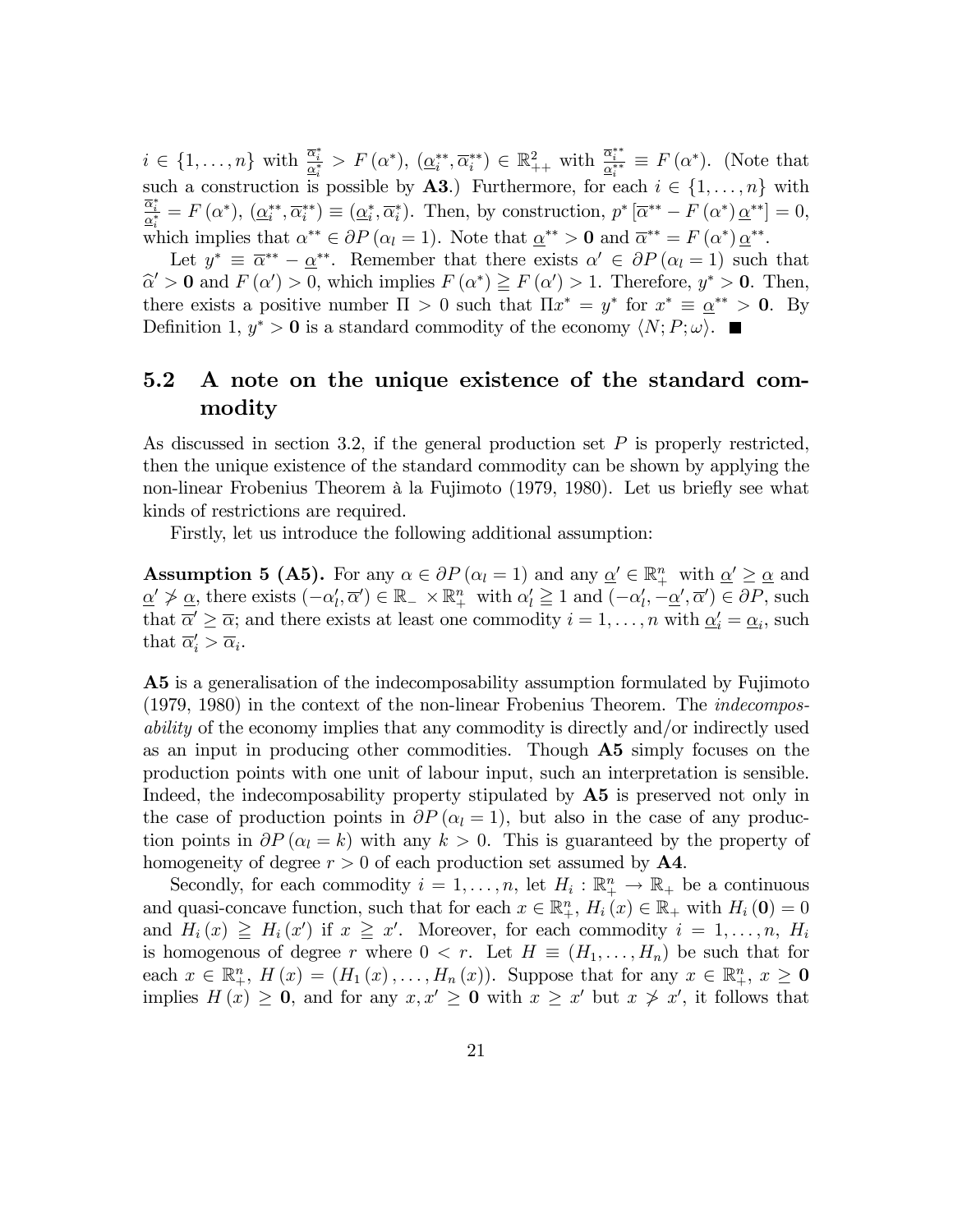$H(x) \geq H(x')$  and there exists at least one commodity  $i = 1, \ldots, n$  with  $x_i = x'_i$ such that  $H_i(x) > H_i(x')$ . Let  $L : \mathbb{R}^n_+ \to \mathbb{R}_+$ , which is a continuous and strongly increasing function, such that for each  $x \in \mathbb{R}^n_+$ ,  $L(x) \in \mathbb{R}_+$  with  $L(0) = 0$  and  $L(x) > 0$  for any  $x \ge 0$ . Furthermore, for any  $x \ge 0$  and any  $k > 0$ ,  $L(kx) = kL(x)$ holds. Then, given a pair of  $(H, L)$ , we can define a production set  $P_{(H, L)}$  as

$$
P_{(H,L)} \equiv \left\{ \alpha \in \mathbb{R}_{-} \times \mathbb{R}_{-}^{n} \times \mathbb{R}_{+}^{n} \mid \exists x \in \mathbb{R}_{+}^{n} : \alpha \leq (-L(x), -x, H(x)) \right\}.
$$

This  $P_{(H,L)}$  satisfies the above  $(\mathbf{A0})^{\sim}(\mathbf{A5})$  since H is homogenous of degree r. Thus, if  $r < 1$ , then  $P_{(H,L)}$  exhibits a production set of decreasing returns to scale.

When the production set P is specified by  $P = P_{(H,L)}$ , it is possible to show that the standard commodity uniquely exists in the economy  $\langle N; P_{(H,L)}; \omega \rangle$  by means of the non-linear Frobenius Theorem à la Fujimoto (1979, 1980).

Note that it is possible to show that the production set  $P_{(A^k, L^k)}_{k=1,\dots,m}$ discussed in Example 2 of Section 3.2 satisfies  $(A0)^{2}(A5)$  and can be represented by a profile  $(H, L)$  as  $P_{(H, L)} = P_{(A^k, L^k)}_{k=1,\dots,m}$ .

It is also possible to find a von Neumann production set  $P_{(A,B,L)}$ , which is represented by a profile  $(H, L)$  with  $(\mathbf{A0})^{\sim}(\mathbf{A5})$ .

**Example A1:** Let us take a von Neumann technology  $(A, B, L)$  with  $m = n$ , whose associated  $P_{(A,B,L)}$  satisfies  $(A0)^{T}(A5)$ . Then, for the linear mapping A, the *inverse mapping*  $A^{-1}: \mathbb{R}^n_+ \to \mathbb{R}^m_+$  is given by  $A^{-1}(\underline{\alpha}) \equiv \{x \in \mathbb{R}^m_+ | \underline{\alpha} = \mathbf{A}x\}$ for each  $\alpha \in \mathbb{R}^n_+$ . Then, since **A** is single-valued,  $A^{-1}$  is a linear mapping by Berge (1963, p. 135, Theorem 7.2). Moreover, assume that  $A^{-1}$  is single-valued, which implies that  $n = m$  and  $A^{-1}$  is the inverse matrix of A. Then, define  $H \equiv \mathbf{B} \circ A^{-1}$ and  $L \equiv L \circ A^{-1}$ . Thus, for each  $\alpha \in SP_{(A,B,L)}, H(\underline{\alpha}) = \overline{\alpha}$  and  $L(\underline{\alpha}) = \alpha_l$  hold. This implies that  $P_{(H,L)} = P_{(A,B,L)}$ . Then, if  $B \neq I$ ,  $P_{(H,L)}$  represents a production set where joint production is possible.

Moreover, let the matrix  $(B - A)$  not have the inverse matrix. In this case, for any  $c \geq 0$ , Rank  $(\mathbf{B} - \mathbf{A}, c) < n$  holds, so that there are infinite number of solutions  $x \ge 0$  satisfying  $(B - A)x = c$ . Then, for a given net output vector c, the set of alternative (efficient) techniques to produce c as a net output is given by

$$
\partial \underline{P}_{(A,B,L)}(c) = \left\{ (-\mathbf{L}x, -\mathbf{A}x) \in \mathbb{R}_{-} \times \mathbb{R}_{-}^{n} \mid \exists x \in \mathbb{R}_{+}^{n} : (\mathbf{B} - \mathbf{A})x = c \right\}.
$$

This is equivalent to the following set:

$$
\partial \underline{P}_{(H,L)}(c) = \left\{ (-L(\underline{\alpha}), -\underline{\alpha}) \in \mathbb{R}_{-} \times \mathbb{R}_{-}^{n} \mid \exists \underline{\alpha} \in \mathbb{R}_{+}^{n} : H(\underline{\alpha}) - \underline{\alpha} = c \right\},\
$$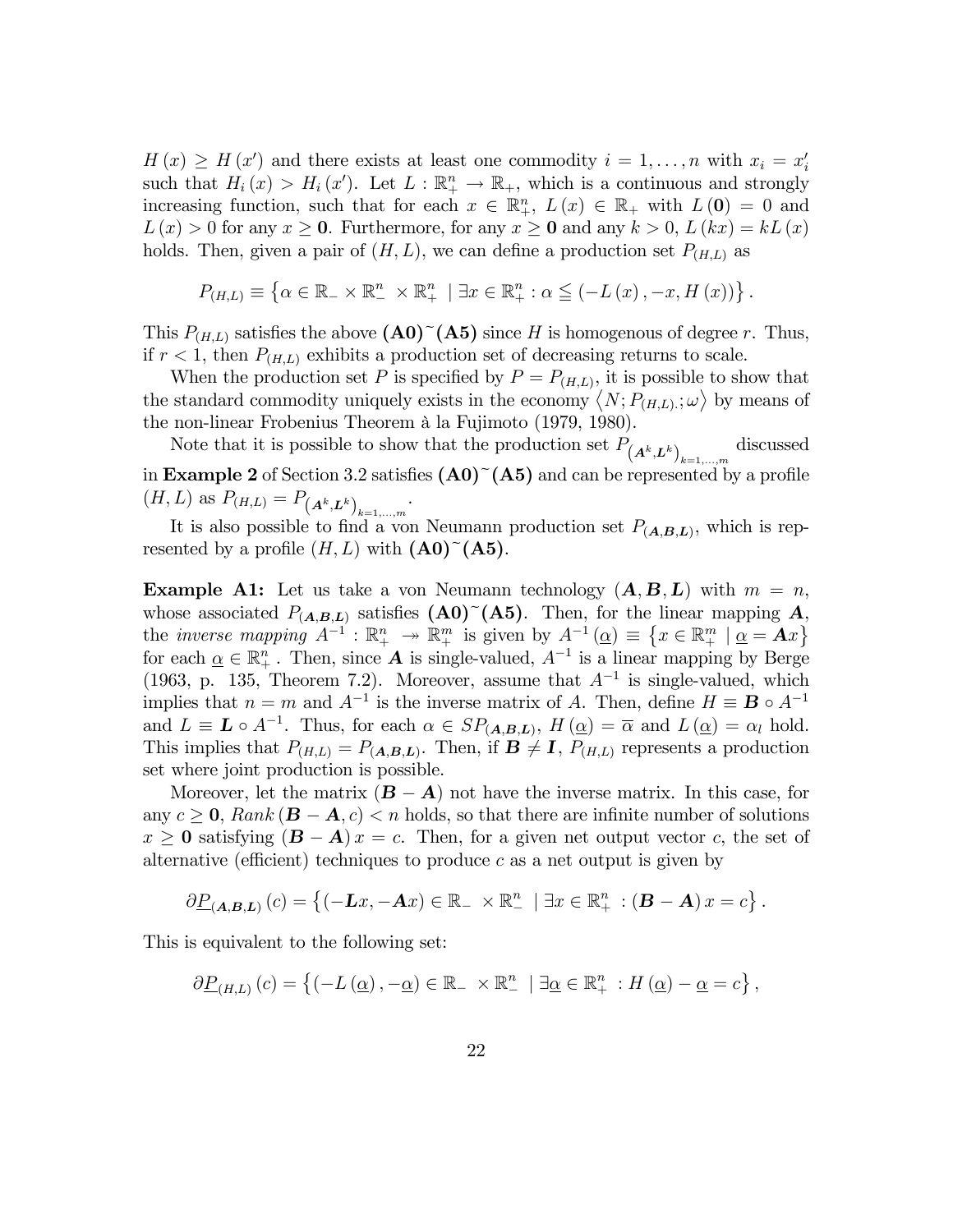by  $P_{(H,L)} = P_{(A,B,L)}$ . Thus, the system  $(H, L)$  can represent economies with joint production as well as those with alternative production techniques.

Instead, if **A** and **B** are  $n \times m$  matrices with  $n \lt m$ , then we cannot define H as a single-valued mapping, though  $n < m$  is a natural case in that the number of alternative production processes is sufficiently large. Indeed, if  $n < m$ , then  $Rank\left(\boldsymbol{A}\right) < m$ . Thus,  $A^{-1}: \mathbb{R}^n_+ \to \mathbb{R}^m_+$ , the inverse of the linear mapping  $\boldsymbol{A}$ , is not single-valued. Thus, if for some  $x, x' \in A^{-1}(\underline{\alpha})$ ,  $\mathbf{B}x \neq \mathbf{B}x'$  holds, then we cannot define H as a single-valued mapping. Further, if for some  $x, x' \in A^{-1}(\underline{\alpha})$ ,  $\mathbf{L}x \neq \mathbf{L}x'$ holds, then we cannot define  $L$  as a single-valued mapping.

For instance, let

 ${\bf A} =$  $\left[\begin{array}{ccc} 1 & 0 & 1 \\ 0 & 1 & 1 \end{array}\right]$ ,  $\boldsymbol{B} =$  $\begin{bmatrix} 0 & 2 & 1 \\ 2 & 0 & 2 \end{bmatrix}$ ,  $\boldsymbol{L} = (1, 1, 1)$ , and consider  $\underline{\alpha} =$  $\begin{pmatrix} 2 \end{pmatrix}$ 1  $\overline{ }$ . Then, for  $x =$  $\sqrt{ }$  $\overline{1}$ 2 1  $\overline{0}$  $\setminus$ | and  $x' =$  $\sqrt{ }$  $\overline{1}$ 1 0 1 1  $\bigg\}, Ax = \underline{\alpha} = Ax', \text{ but } \alpha_l = Lx = 3 >$  $2 = \boldsymbol{L}x' = \alpha'_l, \ \overline{\alpha} = \boldsymbol{B}x =$  $\begin{pmatrix} 2 \end{pmatrix}$ 4  $\lambda$  $\leq$  $\left(1\right)$ 4  $\lambda$  $=$   $\mathbf{B}x' = \overline{\alpha}'$ , and  $\widehat{\alpha} = (\mathbf{B} - \mathbf{A})x =$  $\left( 0 \right)$ 3  $\overline{ }$  $\leq$  $\begin{pmatrix} -1 \end{pmatrix}$ 3  $\overline{ }$  $= (\mathbf{B} - \mathbf{A}) x' = \hat{\alpha}'$ . This numerical example has the property that  $\mathbf{B}x \neq \mathbf{B}x'$  and  $\mathbf{L}x \neq \mathbf{L}x'$  hold for some  $x, x' \in A^{-1}(\underline{\alpha})$ .

## 6 References

Baldone, S. 2006. On Sraffa's standard commodity: Is its price invariant with respect to changes in income distribution?, *Cambridge Journal of Economics*, vol. 30, 313–9.

Bellino, E. 2004. On Sraffa's standard commodity, *Cambridge Journal of Economics*, vol.  $28, 121-32.$ 

Berge, C. 1963. Topological Spaces: Including a Treatment of Multi-Valued Functions, Vector Spaces and Convexity, Edinburg, Oliver & Boyd, reprinted in 1997, New York, Dover.

Burmeister, E. 1968. On a theorem of Sraffa, *Economica*, vol. 35, 83–7.

Burmeister, E. 1975. A comment on 'This age of Leontief ... and who?', *Journal of* Economic Literature, vol. 13,  $454-7$ .

Burmeister, E. 1977. The irrelevance of Sraffa's analysis without constant returns to scale, *Journal of Economic Literature*, vol. 15, 68–70.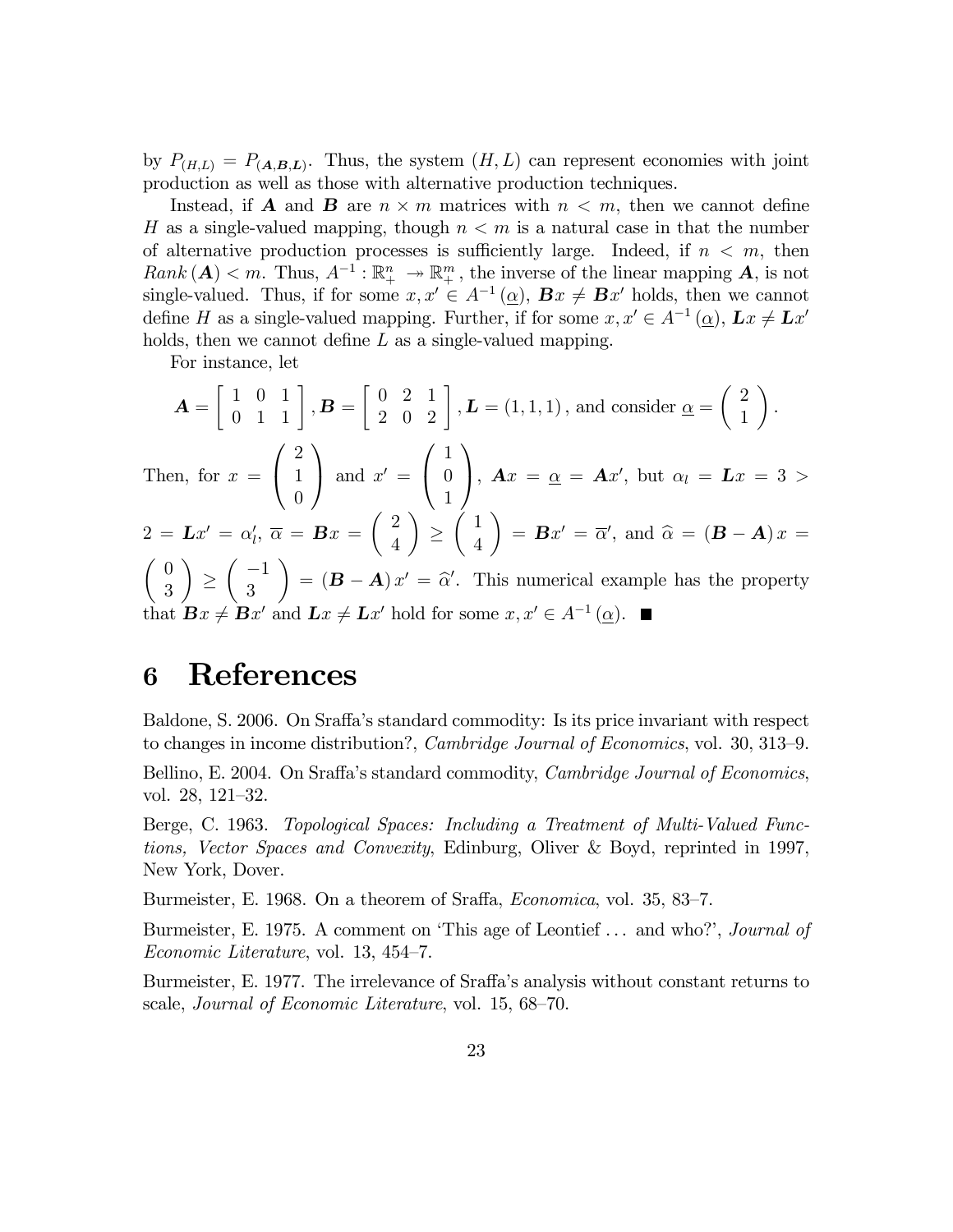Burmeister, E. 1980. Capital Theory and Dynamics, Cambridge, Cambridge University Press.

Burmeister, E. 1984. Sraffa, labor theories of value, and the economics of the real wage determination, Journal of Political Economy, vol. 92, 508–26.

Eatwell, J. 1977. The irrelevance of returns to scale in Sraffa's analysis, *Journal of* Economic Literature, vol.  $15, 61-8$ .

Eatwell, J. 1990. Comment, in Bharadwaj, K. and Schefold, B. (eds), Essays on Piero Sraffa: Critical Perspectives on the Revival of Classical Theory, London, Unwin Hyman, 280–3 (reprinted in Kurz, H. (ed), Critical Essays on Piero Sraffa's Legacy in Economics, Cambridge, Cambridge University Press,  $2000, 45-8$ ).

Flaschel, P. 1986. Sraffa's standard commodity: No fulfillment of Ricardo's dream of an 'invariable measure of value', Journal of Institutional and Theoretical Economics, vol. 142, 588–602, Reprinted in Flaschel, P. 2010. *Topics in Classical Micro- and* Macroeconomics: Elements of a Critique of Neoricardian Theory, Berlin, Springer,  $265 - 81.$ 

Fujimoto, T. 1979. Nonlinear generalization of the Frobenius theorem, Journal of Mathematical Economics, vol.  $6, 17-21$ .

Fujimoto, T. 1980. Addendum to nonlinear generalization of the Frobenius theorem, Journal of Mathematical Economics, vol. 7, 213–4.

Harcourt, G. 1972. Some Cambridge Controversies in the Theory of Capital, Cambridge, Cambridge University Press.

Garegnani, P. 1990. Comment, in Bharadwaj, K. and Schefold, B. (eds), *Essays* on Piero Sraffa: Critical Perspectives on the Revival of Classical Theory, London, Unwin Hyman, 283–301 (reprinted in Kurz, H. (ed), Critical Essays on Piero Sraffa's Legacy in Economics, Cambridge, Cambridge University Press, 2000, 48–68).

Kurz, H. 2012. Don't treat too ill my Piero! Interpreting Sraffa's papers, Cambridge Journal of Economics, vol. 36,  $1535-69$ .

Kurz, H. and Salvadori, N. 1987. Burmeister on Sraffa and the labor theory of value: a comment, Journal of Political Economy, vol. 95, 870–81.

Kurz, H. and Salvadori, N. 1993. The 'standard commodity' and Ricardo's search for an 'invariable measure of value', in Baranzini, M. and Harcourt, G. (eds), The Dynamics of the Wealth of Nations: Growth, Distribution and Structural Change: Essays in Honour of Luigi Pasinetti, New York, St. Martin's Press, 95–123.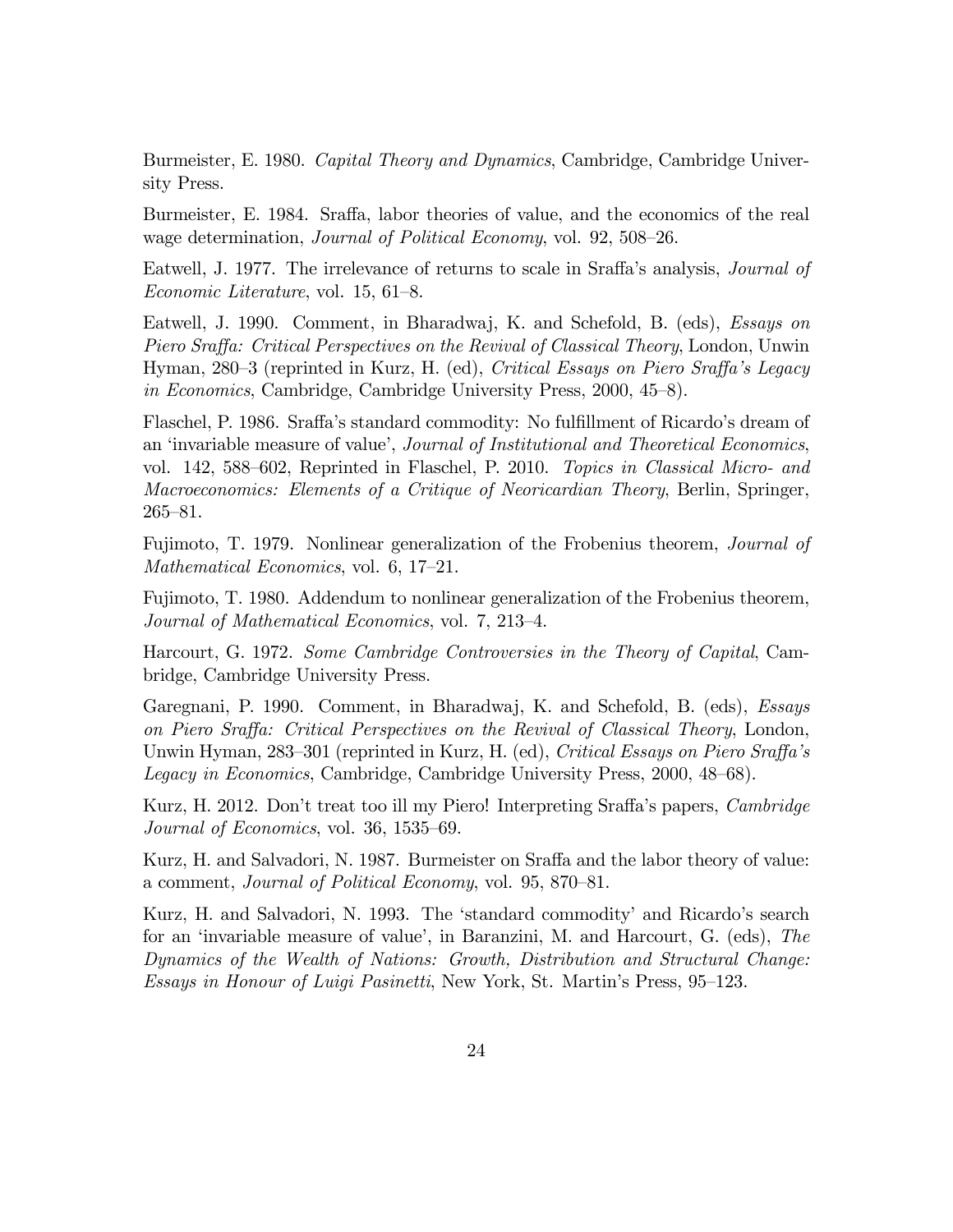Mainwaring, L. 1979. The wage-profit relation without constant returns, *Metroeco*nomica, vol. 31, 335–48.

Pasinetti, L. 1977. Lectures on the Theory of Production, New York, Columbia University Press.

Pasinetti, L. 1981. Structural Change and Economic Growth: A Theoretical Essay on the Dynamics of the Wealth of Nations, Cambridge, Cambridge University Press.

Pasinetti, L. 1993. Structural Economic Dynamics: A Theory of the Economic Consequences of Human Learning, Cambridge, Cambridge University Press.

Pasinetti, L. 2006. Paul Samuelson and Piero Sraffa  $-$  Two prodigious minds at the opposite poles, in Szenberg, M., Ramrattan, L. and Gottesman, A. (eds), Samuelsonian Economics and the Twenty-First Century, Oxford, Oxford University Press, 146-64.

Porta, L. P. 1992. Introduction, in Porta, P. L. (ed), David Ricardo: Notes on Malthus's 'Measure of Value', Cambridge, Cambridge University Press, ix-xxi.

Ricardo, D. 1951A. On the Principles of Political Economy and Taxation, in Sraffa, P. (ed), The Works and Correspondence of David Ricardo, vol. I, Cambridge, Cambridge University Press.

Ricardo, D. 1951B. Notes on Malthus's Principles of Political Economy, in Sraffa, P. (ed), The Works and Correspondence of David Ricardo, Vol. II, Cambridge, Cambridge University Press.

Ricardo, D. 1951C. Pamphlets and Papers  $1809-1811$ , in Sraffa, P. (ed), The Works and Correspondence of David Ricardo, vol. III, Cambridge, Cambridge University Press.

Ricardo, D. 1951D. Pamphlets and Papers  $1815-1823$ , in Sraffa, P. (ed), The Works and Correspondence of David Ricardo, vol. IV, Cambridge, Cambridge University Press.

Ricardo, D. 1952A. Letters 1819–1821, in Sraffa, P. (ed), The Works and Correspondence of David Ricardo, vol. VIII, Cambridge, Cambridge University Press.

Ricardo, D. 1952B. Letters 1821–1823, in Sraffa, P. (ed), The Works and Correspondence of David Ricardo, vol. IX, Cambridge, Cambridge University Press.

Roncaglia, A. 1978. Sraffa and the Theory of Prices, translated from Italian by Kregel, J., Chichester, Wiley.

Samuelson, P. 1990A. Revisionist findings on Sraffa, in Bharadwaj, K. and Schefold, B. (eds), Essays on Piero Sraffa: Critical Perspectives on the Revival of Classical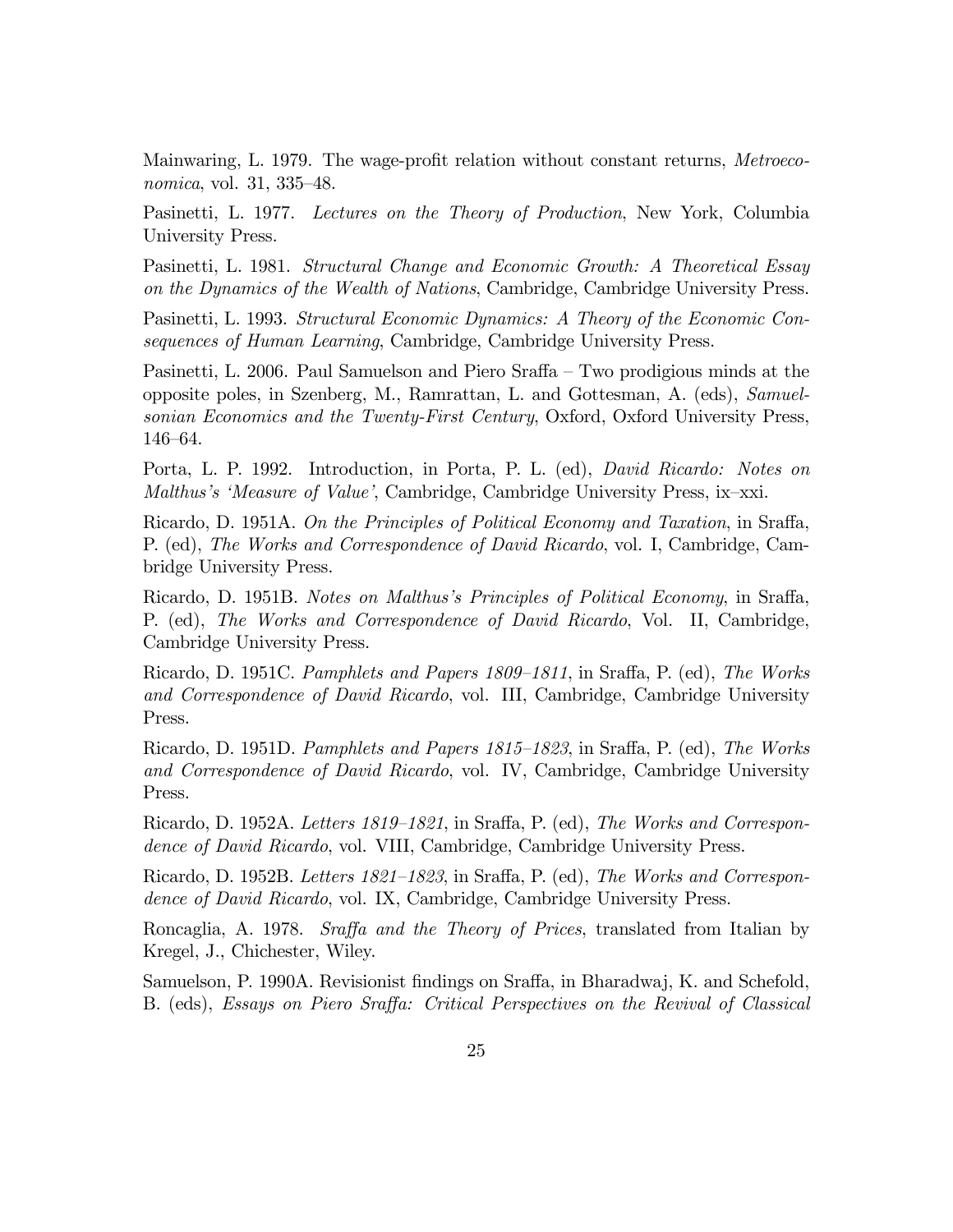Theory, London, Unwin Hyman, 263–280 (reprinted in Kurz, H. (ed), Critical Essays on Piero Sraffa's Legacy in Economics, Cambridge, Cambridge University Press,  $2000, 25-45$ .

Samuelson, P. 1990B. Reply, in Bharadwaj, K. and Schefold, B. (eds), Essays on Piero Sraffa: Critical Perspectives on the Revival of Classical Theory, London, Unwin Hyman, 317–30 (reprinted in Kurz, H. (ed), Critical Essays on Piero Sraffa's Legacy in Economics, Cambridge, Cambridge University Press,  $2000, 87-108$ ).

Samuelson, P. 2000. Sraffa's hits and misses, in Kurz, H. (ed), Critical Essays on Piero Sraffa's Legacy in Economics, Cambridge, Cambridge University Press, 111– 52.

Samuelson, P. 2008. Sraffian economics, in Durlauf, S. and Blume, L. (eds), The New Palgrave Dictionary of Economics,  $2<sup>nd</sup>$  edition, vol. 7, Basingstoke, Palgrave Macmillan, 792–803.

Samuelson, P. and Etula, E. 2006. Testing to confirm that Leontief-Sraffa matrix equations for input/output must obey constant returns to scale, Economics Letters, vol.  $90, 183 - 8.$ 

Schefold, B. 1986. The standard commodity as a tool of economic analysis: A comment on Flaschel, Journal of Institutional and Theoretical Economics, 142, 603-22, Reprinted in Schefold, B. 1997. Normal Prices, Technical Change and Accumulation, Basingstoke, Macmillan Press, 76–97.

Schefold, B. 1989. Mr Sraffa on Joint Production and Other Essays, London, Routledge.

Schefold, B. 1990. Comment, in Bharadwaj, K. and Schefold, B. (eds), Essays on Piero Sraffa: Critical Perspectives on the Revival of Classical Theory, London, Unwin Hyman, 301–17 (reprinted in Kurz, H. (ed), Critical Essays on Piero Sraffa's Legacy in Economics, Cambridge, Cambridge University Press,  $2000, 69–87$ .

Sraffa, P. 1925. Sulle relazioni tra costo e quantità prodotta, Annali di economia, 2, 277–328 (English translation: On the relations between cost and quantity produced, 323–63, in Pasinetti, L. (ed), *Italian Economic Papers*, vol. III, Oxford, Oxford University Press, 1998).

Sraffa, P. 1926. The laws of returns under competitive conditions, *Economic Journal*, vol.  $36, 535 - 50$ .

Sraffa, P. 1951. Introduction, in Sraffa, P. (ed), *The Works and Correspondence of* David Ricardo, vol. I, Cambridge, Cambridge University Press, xiii-lxii.